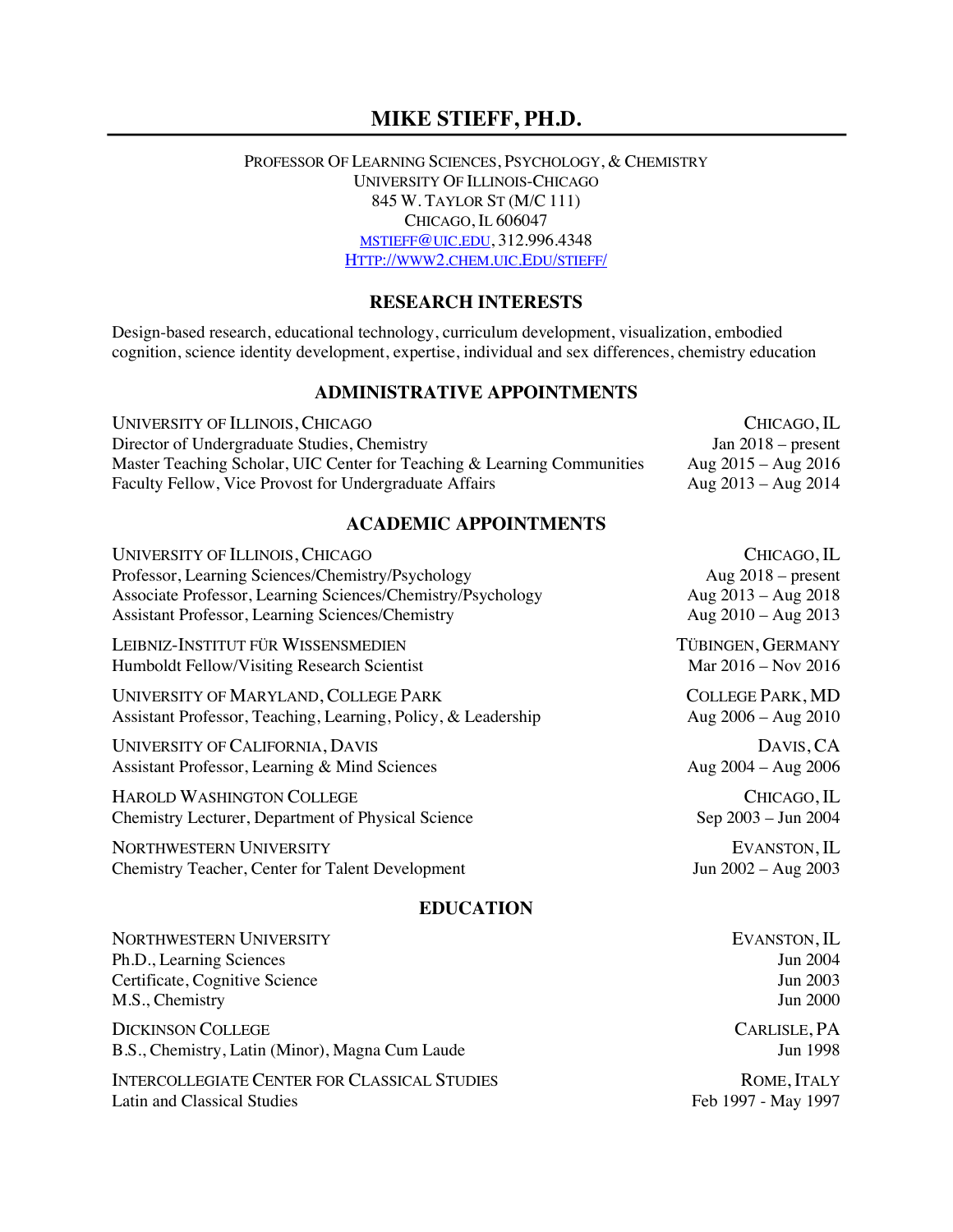# **AWARDS & HONORS**

HUMBOLDT FELLOWSHIP FOR EXPERIENCED RESEARCHERS ACS EDITORS' CHOICE ARTICLE (JOURNAL OF CHEMICAL EDUCATION) UIC TEACHING RECOGNITION AWARD CSCL BEST DESIGN PAPER AWARD (NOMINEE) BEST PAPER 6<sup>TH</sup> INTERNATIONAL CONFERENCE ON DIAGRAMS ICLS BEST STUDENT PAPER AWARD (NOMINEE W/ DR. LAURA CATHCART) SPENCER DISSERTATION YEAR FELLOWSHIP FOR RESEARCH RELATED TO EDUCATION NORTHWESTERN UNIVERSITY DISSERTATION YEAR FELLOWSHIP AWARD NORTHWESTERN UNIVERSITY GRADUATE RESEARCH AWARD NORTHWESTERN COGNITIVE SCIENCE FELLOW HORACE E. ROGERS AWARD, POTENTIAL IN THE FIELD OF CHEMISTRY C.V. STARR SCHOLARSHIP, ACADEMIC EXCELLENCE IN CLASSICS MARY DICKINSON SCHOLARSHIP, OVERALL ACADEMIC EXCELLENCE AMERICAN CHEMICAL SOCIETY'S OUTSTANDING CHEMISTRY MAJOR AWARD PHI BETA KAPPA

# **RESEARCH FUNDING**

## **PENDING SUPPORT**

CENTER FOR THE ADVANCEMENT THE DEVELOPMENT OF EDUCATION TECHNOLOGIES INIT. 2020 U.S. Dept. of Education (IES), \$9,972,303, Principal Investigator Establish research center to study the prevalence of online learning technologies in U.S. higher education institutions, develop process to support collaborations between software developers and education researchers, and create faculty professional development program that supports blended instruction.

IMPROVING STUDENT SUCCESS THROUGH CULTURALLY RESPONSE TEACHING INIT. 2020 National Science Foundation (HSI-IUSE), \$2,491,555, Principal Investigator Create and evaluate the efficacy of a faculty professional development program that supports the development and implementation of CRT modules into STEM gateway courses.

MOBILIZING VISUALIZATION INIT. 2020 National Science Foundation, \$297,081, Principal Investigator Create augmented reality software application that embeds dynamic visualizations of chemical phenomena into the college laboratory experience.

## **CURRENT SUPPORT**

BUILDING INCLUSIVE EXCELLENCE IN STEM AT UIC 2018 – 2022 Howard Hughes Medical Institute, \$1,000,000, Co-Principal Investigator (#091631-00001) Implement and evaluate student success initiatives to improve representation and retention of minoritized students in undergraduate STEM degree programs.

EFFICACY OF THE CONNECTED CHEMISTRY CURRICULUM 2017 – 2022 U.S. Dept. of Education (IES), \$3,285,840, Principal Investigator (R305A170074) Create and evaluate the efficacy of comprehensive computer-based curriculum for improving learning, student achievement, and pedagogy in high school chemistry classrooms.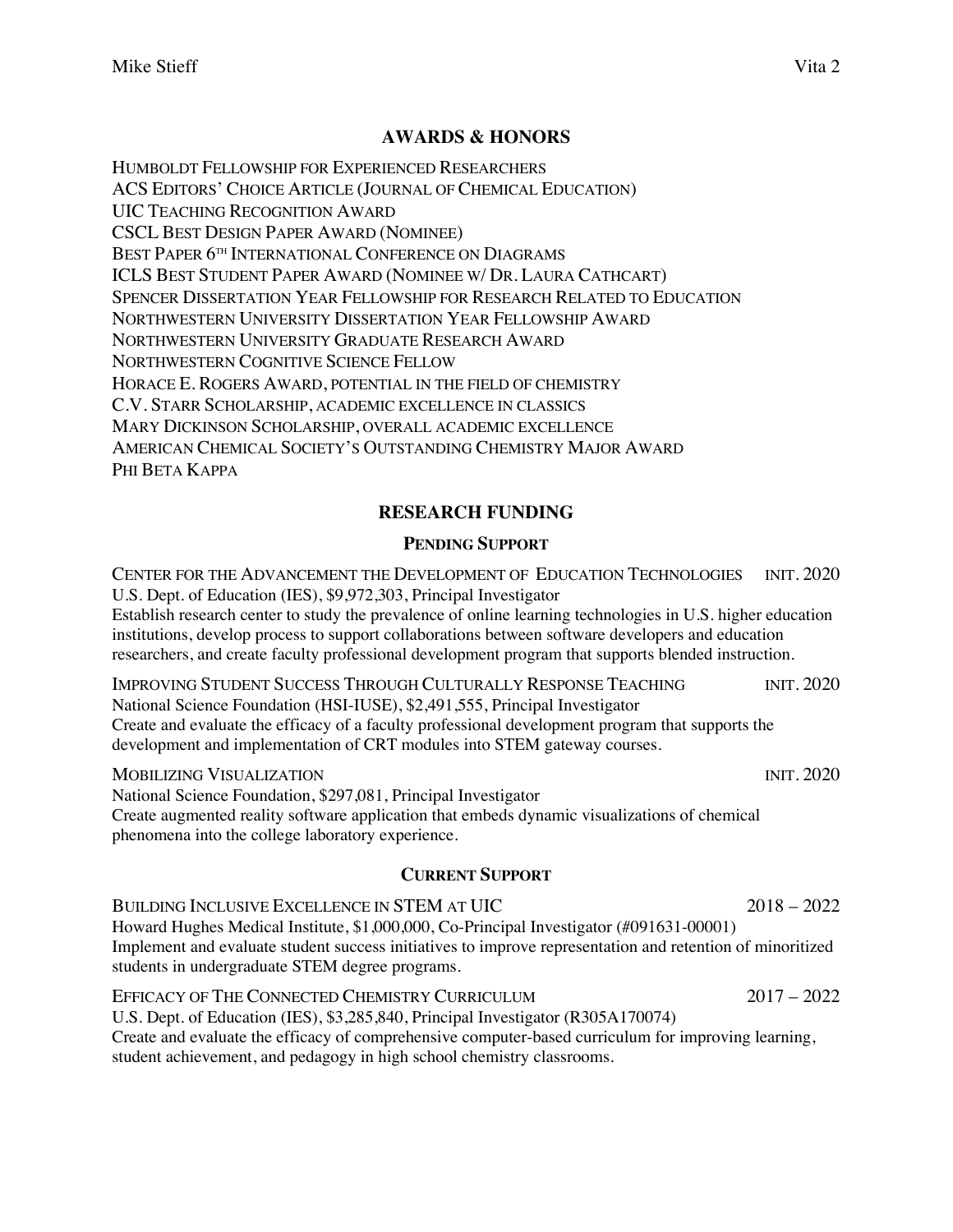| VISUAL & PERCEPTUAL COMPONENTS OF SPATIAL THINKING IN STEM<br>National Science Foundation, \$496,793, Principal Investigator (DRL-1661096)<br>Characterize the cognitive strategies that allow expert chemists and high-spatial ability students to encode<br>and retrieve visual-spatial information on rapid timescales.                                                 | $2017 - 2020$ |
|----------------------------------------------------------------------------------------------------------------------------------------------------------------------------------------------------------------------------------------------------------------------------------------------------------------------------------------------------------------------------|---------------|
| SCIENCE EDUCATION FOR EXCELLENCE AND EQUITY IN CHICAGO (SEEEC)<br>National Science Foundation, \$1,539,985, Co-Principal Investigator (DUE-1439761)<br>Recruit and prepare new highly qualified science teaching fellows for CPS high schools while building<br>the capacity of master teaching fellows to be leaders in CPS and urban science education.                  | $2014 - 2020$ |
| <b>COMPLETED SUPPORT</b>                                                                                                                                                                                                                                                                                                                                                   |               |
| <b>INTERN: GRADUATE STUDENT SBIR INTERNSHIP</b><br>National Science Foundation, \$43,632, Principal Investigator<br>Fund internship for graduate student to collaborate with small business concern on the development of<br>new visualization technologies for undergraduate chemistry instruction.                                                                       | 2018          |
| ENRICHING THE GENERAL CHEMISTRY LABORATORY EXPERIENCE<br>WITH PEDAGOGICAL SIMULATIONS<br>National Science Foundation, \$199,959, Principal Investigator (DUE-1244489)<br>Create and evaluate the efficacy of comprehensive computer-based curriculum for improving learning,<br>student achievement, and pedagogy in undergraduate chemistry classrooms.                   | $2013 - 2015$ |
| REPRESENTATION TRANSLATION WITH MODELS IN CHEMISTRY<br>National Science Foundation, \$446,583, Principal Investigator (DRL-1102349)<br>Identify the cognitive mechanisms that are supported by concrete manipulatives during problem solving<br>in undergraduate science, specifically organic chemistry.                                                                  | $2010 - 2013$ |
| THE CONNECTED CHEMISTRY CURRICULUM<br>U.S. Dept. of Education (IES), \$1,121,093, Principal Investigator (R305A100992)<br>Create and evaluate the efficacy of comprehensive computer-based curriculum for improving learning,<br>student achievement, and pedagogy in high school chemistry classrooms.                                                                    | $2010 - 2013$ |
| ALTERNATIVE STRATEGIES FOR PROBLEM SOLVING IN SCIENCE<br>National Science Foundation, \$688,178, Principal Investigator (DRL-490222)<br>Examine strategy choice and application by undergraduate students and faculty in introductory chemistry.<br>Design novel pedagogy based on strategy choice and evaluate effectiveness for improving achievement.                   | $2007 - 2012$ |
| PEDAGOGICAL EXPERTS IN EDUCATION TECHNOLOGY FOR TEACHING SCIENCE II<br>Maryland Higher Education Commission, \$185,793, Principal Investigator (ITQ-10-814)<br>Expand educational technology professional development program into Baltimore City Public Schools.<br>Train teachers in using inquiry curricula and evaluate scalability of technology-based interventions. | $2010 - 2011$ |
| ASSESSING THE RELATIONSHIP BETWEEN SPATIAL ABILITIES AND<br>PARTICIPATION IN COLLEGE SCIENCE<br>National Science Foundation, \$60,000, Co-Principal Investigator<br>Correlate spatial ability, gender, dropout rates and achievement in undergraduate science.                                                                                                             | $2008 - 2009$ |
| DISCIPLINARY EXPERTS IN SCIENCE EDUCATION RESEARCH<br>National Science Foundation, \$1,311,074, Co-Principal Investigator (DRL-0733613)<br>Develop novel doctoral programs to improve the preparation of science education researchers.                                                                                                                                    | $2007 - 2009$ |
| GENDER-SPECIFIC STRATEGIES FOR PROBLEM SOLVING IN SCIENCE<br>University of Maryland General Research Board, \$9,550, Principal Investigator<br>Examine sex differences in problem solving strategy choice in undergraduate organic chemistry.                                                                                                                              | 2007          |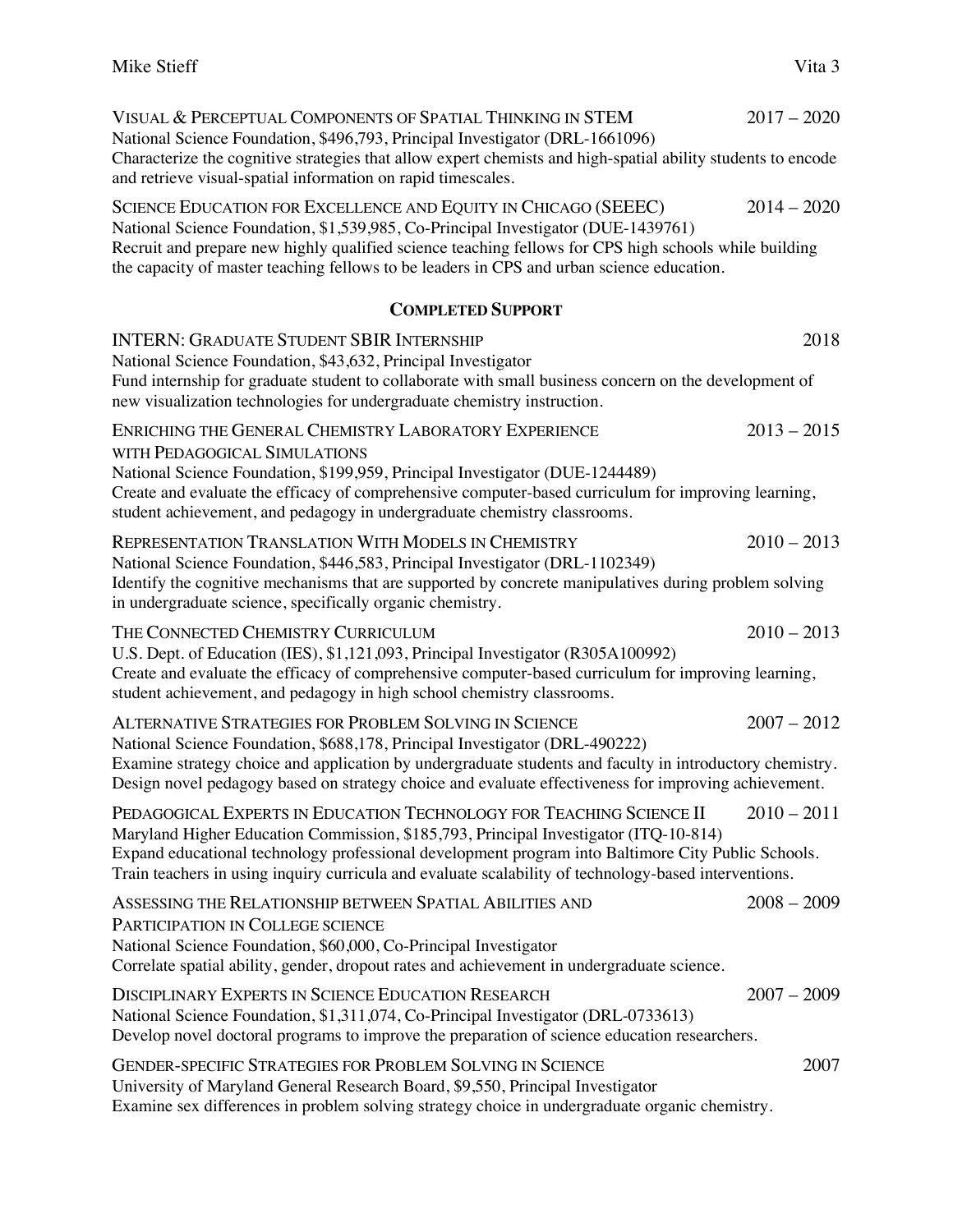| CREATING COGNITIVE DISSONANCE IN A COMPUTER GAME ENVIRONMENT<br>National Science Foundation Seed Grant, \$6,000, Principal Investigator<br>Investigate conceptual change in undergraduate physics via virtual gaming environments.                                                                                                                                          | $2007 - 2009$ |
|-----------------------------------------------------------------------------------------------------------------------------------------------------------------------------------------------------------------------------------------------------------------------------------------------------------------------------------------------------------------------------|---------------|
| PEDAGOGICAL EXPERTS IN EDUCATION TECHNOLOGY FOR TEACHING SCIENCE<br>Maryland Higher Education Commission, \$191,377, Principal Investigator (ITQ-09-708)<br>Develop and administer professional development program for Prince George's County Public Schools.<br>Support teachers in the use of new technology-infused lessons.                                            | $2009 - 2010$ |
| STUDENT VIEW OF VISUALIZATION: WHAT DO THEY SEE?<br>National Science Foundation Seed Grant, \$5,000, Co-Principal Investigator<br>Designed and conducted protocol analyses for eye-tracking studies of student problem solving in<br>advanced chemistry via Flash animations and molecular modeling software.                                                               | 2004-2005     |
| INCORPORATING SIMULATIONS AND MODELING IN GENERAL CHEMISTRY<br>The Camille & Henry Dreyfus Foundation, \$78,032, Principal Investigator (SG-05-083)<br>Directed work circle team of researchers and teachers to develop simulation-based curriculum activities<br>for high school chemistry. Implemented activities to assess learning outcomes with curriculum activities. | 2004-2006     |
| ADDRESSING MISCONCEPTIONS IN CLIMATE CHANGE THROUGH VISUALIZATION<br>National Science Foundation Seed Grant, \$5,000, Principal Investigator<br>Designed misconceptions inventory regarding climate and change. Assessed conceptual change in seventh<br>grade students who learn climatology via NASA visualization images.                                                | 2004-2006     |
| KNOWLEDGE REPRESENTATION AND MANIPULATION IN ORGANIC CHEMISTRY<br>The Spencer Foundation, \$40,000, Principal Investigator<br>$\alpha$ . The contract the state of $x$ . The characteristic contracted by a statement of contraction of a state $t$                                                                                                                         | 2002-2004     |

Collected and analyzed field observations, psychometrics, achievement assessments, and clinical interviews for 200 students to discriminate diagrammatic and spatial reasoning in college chemistry.

# **PUBLICATIONS & PRESENTATIONS**

# **PEER-REVIEWED JOURNALS & PROCEEDINGS**

(\* primary author, † student co-author)

- 1. \* Chen, Y., Yim, R., \* Kogen, R., Superfine, A., & Stieff, M. (forthcoming). Rethinking rater effects when using teacher observation protocols. *Manuscript accepted for publication in the Proceedings of the* 14th *International Conference of the Learning Sciences (ICLS) 2020.* Nashville, TN.
- 2. \* DeSutter, D. & Stieff, M. (forthcoming). Designing for spatial thinking in STEM: Embodying perspective shifts does not lead to improvements in imagined operations. *Manuscript accepted for publication in the Proceedings of the* 14th *International Conference of the Learning Sciences (ICLS) 2020.* Nashville, TN.
- 3. \* Atit, K., Uttal, D., & Stieff, M. (forthcoming). Rethinking the spatial nature of spatial thinking in STEM. *Manuscript accepted for publication in Cognitive Research: Principles & Implications.*
- 4. \* Stieff, M., Werner, S., DeSutter, D., Franconeri, S., & Hegarty, M. (forthcoming). Visual chunking as a strategy for spatial thinking in STEM. *Manuscript accepted for publication in Cognitive Research: Principles & Implications.*
- 5. \* Stieff, M., & DeSutter, D. Drawing predicts learning independent of representational competence. *Manuscript under revision to Journal of Research in Science Teaching.*
- 6. **\*** Scopelitis, S., & Stieff, M. Disciplining perception for spatial thinking: A performative approach. *Manuscript under revision to Discourse Processes.*
- 7. **\*** Meyerhoff, H. S., Jardine, N., Stieff, M., Hegarty, M., & Franconeri, S. (2019). Visual ZIP files: Mental rotation overcomes capacity limits by compressing objects. *Journal of Vision*, *19*(10), 134.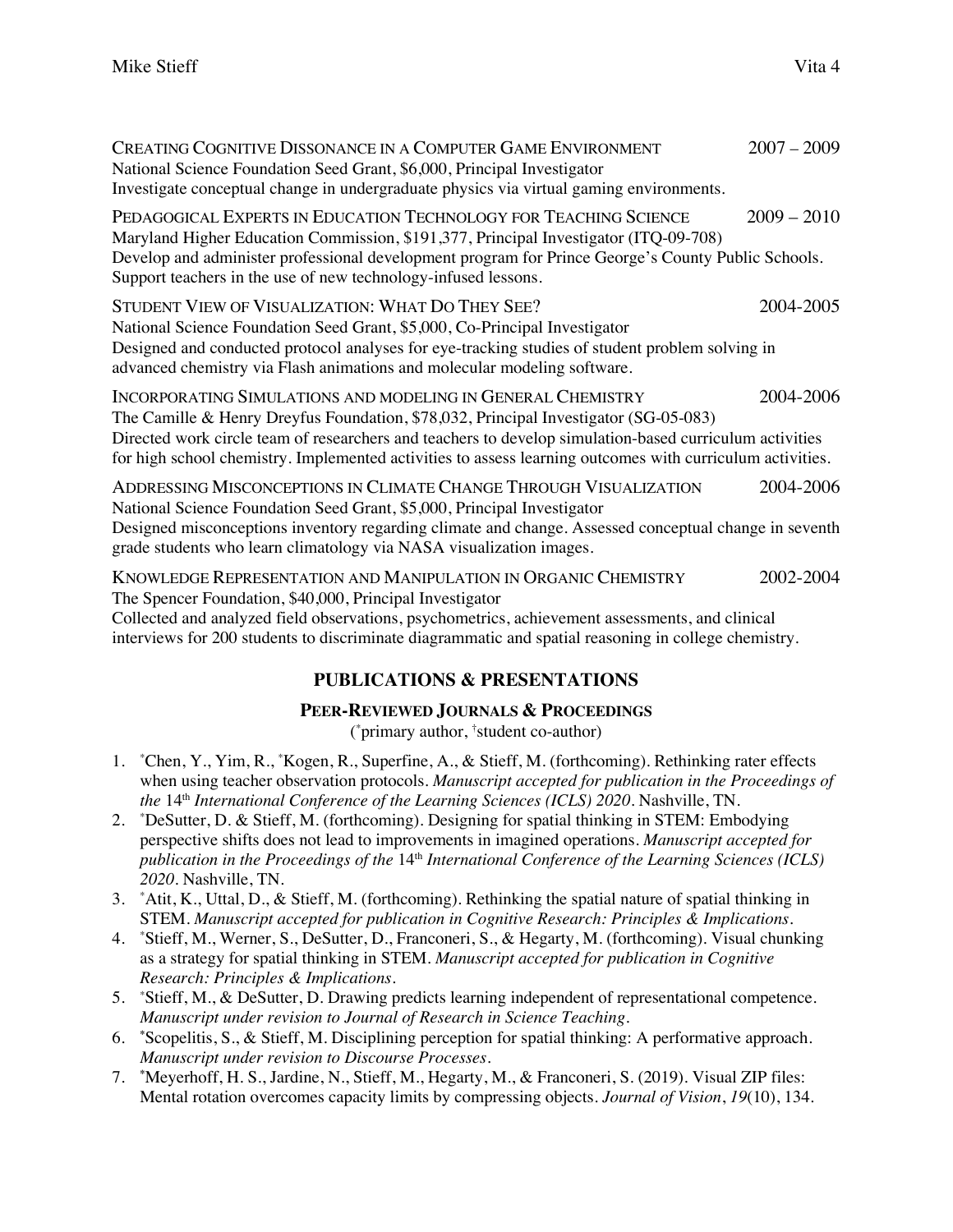- 8. \* Ryan, S., & Stieff, M. (2019). Drawing for assessing learning outcomes in chemistry. *Journal of Chemical Education*, *96*(9), 1813-1820.
- 9. \* Stieff, M. (2019). Improving learning outcomes in secondary chemistry with visualization-supported inquiry activities. *Journal of Chemical Education*, *96*(7), 1300-1307.
- 10. \* Stieff, M., Werner, S., Fink, B., & Meador, D. (2018). Online pre-laboratory videos improve student learning in the general chemistry laboratory*. Journal of Chemical Education*, *95*(8), 1260-1266.
- 11. \* Stieff, M., † Origenes, A., † DeSutter, D., † Lira, M., † Gabel, G., & † Banevicius, L. (2018). Operational constraints on the mental rotation of STEM diagrams. *Journal of Educational Psychology*, *110*(8), 1160-1174*.*
- 12. **\*** Stieff, M., Scheiter, K., Ainsworth, S., Bohrmann-Linder, C., & † Schall, M. (2018). Drawing for learning from dynamic visualizations in science. In J. Kay, & R. Luckin (Eds.), *Rethinking Learning in the Digital Age, Making the Learning Sciences Count, 13th International Conference of the Learning Sciences (ICLS) 2018, Vol. 2 (pp. 937-940).* London: International Society of the Learning Sciences.
- 13. \* Cooper, M., Stieff, M., & † DeSutter, D. (2017). Sketching the invisible to predict the visible: From drawing to modeling in chemistry. *Topics in Cognitive Science*, *9*(4), 902-920.
- 14. \*†DeSutter, D., & Stieff, M. (2017). Teaching students to think spatially through embodied actions: design principles for learning environments in STEM. *Cognitive Research: Principles and Implications, 2*(1), 1-22.
- 15. \*† DeSutter, D., & Stieff, M. (2016). Embodied actions to support spatial thinking in STEM: Structural diagrams in organic chemistry. In C. K. Looi, J. L. Polman, U. Cress, P. & Reimann (Eds.), *Transforming Learning, Empowering Learners: The International Conference of the Learning Sciences (ICLS) 2016, Vol. 2* (pp. 1233-1234). Singapore: International Society of the Learning Sciences.
- 16. \* Ainsworth, S., Stieff, M., † DeSutter, D., Tytler, T., Prain, V., Panagiotopoulos, D., Wigmore, P., van Joolingen, W., Heijnes, J., Leenaars, F., & Puntambekar, S. (2016). Exploring the value of drawing in learning and assessment. In C. K. Looi, J. L. Polman, U. Cress, P. & Reimann (Eds.), *Transforming Learning, Empowering Learners: The International Conference of the Learning Sciences (ICLS)*  2016, *Vol.* 2 (pp. 1149-1151). Singapore: International Society of the Learning Sciences.
- 17. \* Stieff, M., & Superfine, A. C. (2016). Reforming the undergraduate STEM classroom experience. In C. K. Looi, J. L. Polman, U. Cress, P. & Reimann (Eds.), *Transforming Learning, Empowering Learners: The International Conference of the Learning Sciences (ICLS) 2016, Vol. 2* (pp. 1149- 1151). Singapore: International Society of the Learning Sciences.
- 18. \* Stieff, M., † Lira, M., & Scopelitis, S. A. (2016). Gesture supports spatial thinking in STEM. *Cognition & Instruction*, *34*(2), 80-99*.*
- 19. \* Stieff, M., Scopelitis, S. A., † Lira, M., & † DeSutter, D. (2016). Improving representational competence in organic chemistry with concrete models. *Science Education*, *100*(2), 344-363*.*
- 20. \* Stieff, M., & Uttal, D. (2015). How much can spatial training improve STEM achievement? *Educational Psychology Review*, *27*(4), 607-615.
- 21. Stieff, M. (2015). Supporting the teaching and learning of chemistry with the Connected Chemistry Curriculum. *Spectrum*, *40*(3), 1.
- 22. \*Stieff, M., <sup>†</sup>Lira, M., & †DeSutter, D. (2014). Representational competence & spatial thinking in STEM. *Proceedings of the 12th International Conference of the Learning Sciences (ICLS 2014)* (pp. 987-991). ISLS: Boulder, CO.
- 23. \*† DeSutter, D., & Stieff, M. (2014). Taking a new perspective on spatial representations in STEM. *Proceedings of the 12th International Conference of the Learning Sciences (ICLS 2014)* (pp. 1599- 1600). ISLS: Boulder, CO.
- 24. \* Stieff, M., Dixon, B. L., † Ryu, M., Kumi, B., & Hegarty, M. (2014). Strategy training eliminates sex differences in STEM spatial problem solving. *Journal of Educational Psychology*, *106*(2), 390-402.
- 25. \* Stieff, M., † Yip, J., & † Ryu, M. (2013). Speaking across levels—Teacher and student discourse practices in the chemistry classroom. *Chemistry Education Research & Practice*, *14*(4), 376-389.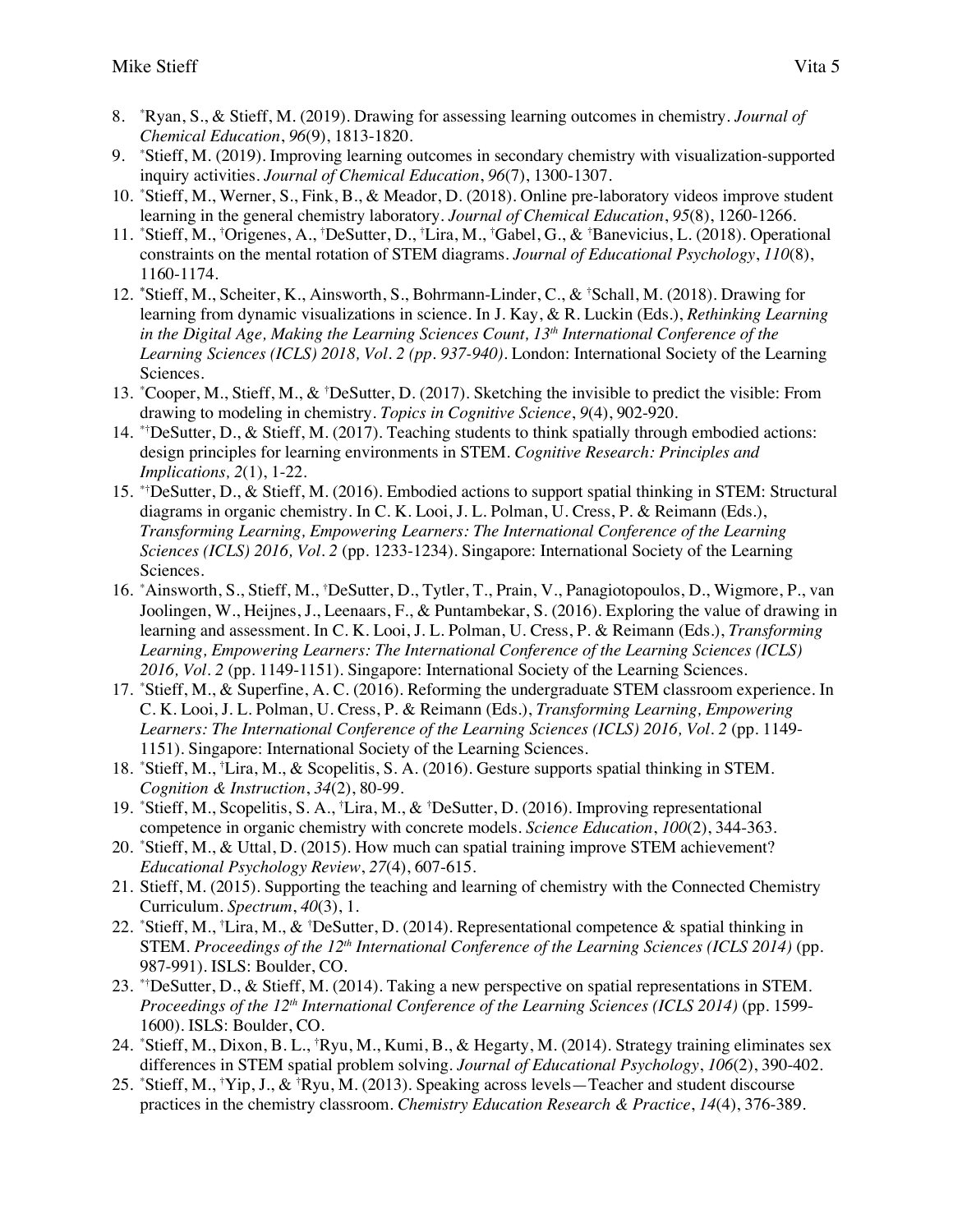- 26. \* Stieff, M. (2013). Sex differences in the mental rotation of chemistry representations. *Journal of Chemical Education*, *90*(2), 165-170.
- 27. \* Ryan, S., † Yip, J., Stieff, M., & Druin, A. (2013). Cooperative inquiry as a community of practice. In N. Rummel, M. Kapur, M. Nathan, & S. Puntambekar (Eds.), *Proceedings of the 10th International Conference on Computer-Supported Collaborative Learning (pp. 145-148)*. Madison, WI: International Society for the Learning Sciences.
- 28. \* Hegarty, M., Stieff, M., & Dixon, B. L. (2013). Cognitive change in mental models with experience in the domain of organic chemistry*. Journal of Cognitive Psychology*, *25*(2), 220-228.
- 29. \* Stull, A. T., Hegarty, M., Dixon, B. L., & Stieff, M. (2012). Use it or lose it: Representational translation with concrete models*. Cognition & Instruction*, *30*(4), 404-434.
- 30. \* Scopelitis, S. A., & Stieff, M. (2012). Weaving together parts to achieve a whole: Gestural activity for the coordination of information in the teaching and learning of chemistry. In J. van Aalst, K. Thompson, M.J. Jacobson, & P. Reimann (Eds.), *The Future of Learning: Proceedings of the 10th International Conference of the Learning Sciences (ICLS 2012) – Volume 2* (pp. 406-411). ISLS: Sydney, NSW, AUSTRALIA.
- 31. \*† Lira, M., Stieff, M., & Scopelitis, S. A. (2012). The role of gesture in solving spatial problems in STEM. In J. van Aalst, K. Thompson, M.J. Jacobson, & P. Reimann (Eds.), *The Future of Learning: Proceedings of the 10th International Conference of the Learning Sciences (ICLS 2012) – Volume 2*  (pp. 539-541). ISLS: Sydney, NSW, AUSTRALIA.
- 32. \* Stieff, M., † Ryu, M., Dixon, B. L., & Hegarty, M. (2012). Problem solving strategies used by organic chemistry undergraduates. *Journal of Chemical Education*, *89*(7), 854-859.
- 33. \* Newcombe, N., & Stieff, M. (2012). Six myths about spatial thinking. *International Journal of Science Education*, *34*(6), 955-971.
- 34. Stieff, M. (2011). Fostering representational competence through argumentation with multirepresentational displays. *Proceedings of the 9th International Conference on Computer-Supported Collaborative Learning* (Vol. 1, pp. 288-295). Mahwah, NJ: Erlbaum.
- 35. Stieff, M. (2011). Improving representational competence using multi-representational learning environments. *Journal of Research in Science Teaching*, *48*(10), 1137-1158.
- 36. Stieff, M. (2011). When is a molecule three-dimensional? A task-specific role for imagistic reasoning in advanced chemistry. *Science Education*, *95*(2), 310-336.
- 37. \* Stieff, M., Hegarty, M., & Deslongchamps, G. (2011). Identifying representational competence with multi-representational displays. *Cognition & Instruction*, *29*(1), 123-145.
- 38. \* Stieff, M., Hegarty, M., & Dixon, B. L. (2010). Alternative strategies for spatial reasoning with diagrams. In A. K. Goel, M. Jamnik, N. H. Narayanan (Eds.), *Diagrammatic Representation and Inference*. (pp. 115-127). Berlin: Springer.
- 39. \* Stull, A. T., Hegarty, M., Stieff, M., & Dixon, B. L. (2010). Does manipulating molecular models promote representation translation of diagrams in chemistry? In A. K. Goel, M. Jamnik, N. H. Narayanan (Eds.), *Diagrammatic Representation and Inference*. (pp. 338-344). Berlin: Springer.
- 40. \* Stieff, M., † Ryu, M., & Dixon, B. L. (2010). Students' use of multiple strategies for scientific problem solving. In K. Gomez, L. Lyons & J. Radinsky (Eds.), *Proceedings of the Ninth International Conference of the Learning Sciences (ICLS)* (Vol. 1, pp. 765-772). Mahwah, NJ: Erlbaum.
- 41. \*† Cathcart, L., Stieff, M., Marbach-Ad, G., Smith, A., & Frauwirth, K. (2010). Using Knowledge Space Theory to analyze concept maps in an undergraduate immunology course. *Proceedings of the Ninth International Conference of the Learning Sciences (ICLS)* (Vol. 1., pp. 952-959). Mahwah, NJ: Erlbaum.
- 42. \* Stieff, M., & Raje, S. (2010). Expert algorithmic and imagistic problem solving strategies in advanced chemistry. *Spatial Cognition & Computation*. *10*(1), 53-81.
- 43. \* Stieff, M., & † Raje, S. (2008). Expertise and spatial reasoning in advanced scientific problem solving. *Proceedings of the Eighth International Conference of the Learning Sciences (ICLS, pp. 366- 373)*. Mahwah, NJ: Erlbaum.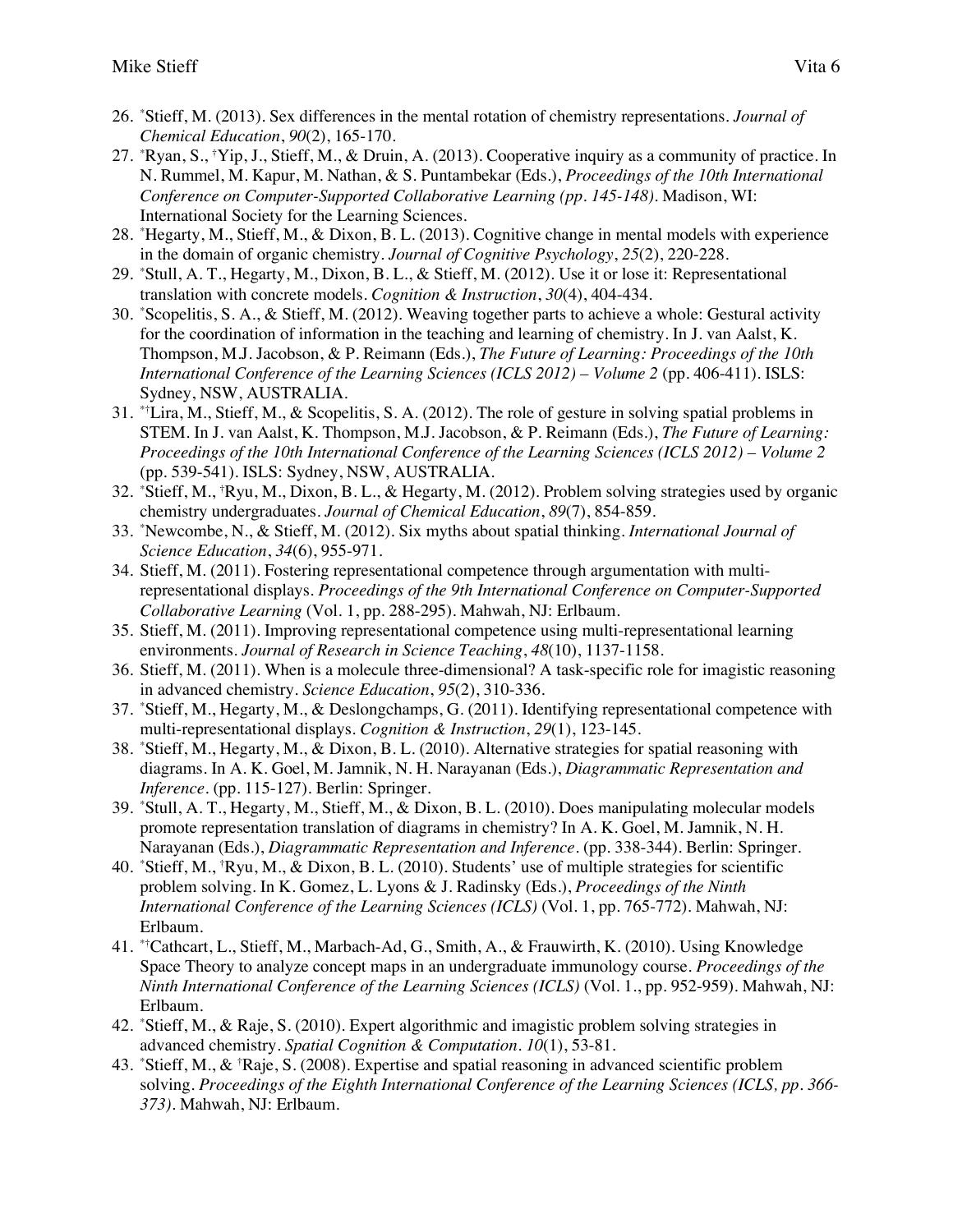- 44. Stieff, M. (2007). Mental rotation and diagrammatic reasoning in science. *Learning and Instruction*, *17*(2), 219-234.
- 45. \* Stieff, M., & † McCombs, M. (2006). Increasing representational fluency with visualization tools. *Proceedings of the Seventh International Conference of the Learning Sciences (ICLS)* (Vol.1, pp. 730-736). Mahwah, NJ: Erlbaum.
- 46. Stieff, M. (2005). Visualization and diagrammatic reasoning in genuine scientific problem solving*.* In T. Barkowsky, C. Freksa, M. Hegarty, & R. Lowe (Eds.), *Reasoning with mental and external diagrams: computation modeling and spatial assistance* (AAAI Tech. Rep. SS-05-06, pp. 121-126). Menlo Park, CA: AAAI Press.
- 47. Stieff, M. (2005). Connected Chemistry–A novel modeling environment for the chemistry classroom. *Journal of Chemical Education*, *82*(3), 489-493.
- 48. \* Stieff, M., & Wilensky, U. (2003). Connected Chemistry–Incorporating interactive simulations into the chemistry classroom. *Journal of Science Education & Technology, 12*(3), 285-302.
- 49. \* Sherin, B., Kanter, D., Schwarz, J., Stieff, M., Herman, P., & Mackenzie, S. (2002). Conceptual dynamics in project-based science. In P. Bell, R. Stevens, & T. Satwicz (Eds.), *Keeping Learning Complex: The Proceedings of the Fifth International Conference of the Learning Sciences (ICLS)* (pp. 429-436). Mahwah, NJ: Erlbaum.
- 50. \* Stieff, M., & Wilensky, U. (2002). ChemLogo: An emergent modeling environment for teaching and learning chemistry. In P. Bell, R. Stevens, & T. Satwicz (Eds.), *Keeping Learning Complex: The Proceedings of the Fifth International Conference of the Learning Sciences (ICLS)* (pp. 451-458). Mahwah, NJ: Erlbaum.
- 51. \* Crouch, R. D., Stieff, M., Frie, J. L., Cadwallader, A. B., & Bevis, D. C. (1999). Selective deprotection of silyl-protected phenols using solid NaOH and a phase transfer catalyst. *Tetrahedron Letters, 40*, 3133-3136.

#### **BOOKS & BOOK CHAPTERS**

- 1. \*† Lira, M., & Stieff, M. (2018). Using gesture analysis to assess students' developing representational competence. In K. Daniel (Ed.), *Towards a Framework for Representational Competence in Science Education,* (pp. 205-228)*.* Champaign, IL: Spring.
- 2. \* Stieff, M. (2017). Increasing student engagement with visualizations through drawing. In R. Lowe & R. Plötzner (Eds.), *Learning from Dynamic Visualizations: Innovations in Research and Application* (pp. 333-356). New York: Springer.
- 3. \* Stieff, M., & Ryan, S. A. (2016). Designing the Connected Chemistry Curriculum. In V. Svilha, & R. Reeve (Eds.), *Design as Scholarship in the Learning Sciences: Cases from the Learning Sciences* (pp. 110-114)*.* New York: Routledge.
- 4. \* Hegarty, M., Stieff, M., & Dixon, B. (2015). Reasoning with diagrams: towards a broad ontology of spatial thinking strategies. In D. Montello, K. Grossner, & D. G. Janelle (Eds.), *Space in Mind: Concepts for Spatial Learning and Education* (pp. 75-98). Boston: MIT.
- 5. \* Stieff, M., & Ryan, S. (2013). Explanatory models for the research and development of chemistry visualizations. In J. Suits & M. Sanger (Eds.), *Pedagogic Roles of Animations and Simulations in Chemistry Courses* (pp. 15-41). ACS Books; Mahwah, NJ.
- 6. \* Stieff, M., Nighelli, T., Yip, J., Ryan, S., & Berry, A. (2012). *The Connected Chemistry Curriculum (Vols. 1-9)*. University of Illinois: Chicago.
- 7. Stieff, M., Bateman, R., & Uttal, D. (2005). Teaching and learning with three-dimensional representations. In J. K. Gilbert (Ed.), *Visualization in science education* (pp. 93-120). Oxford: Oxford University Press.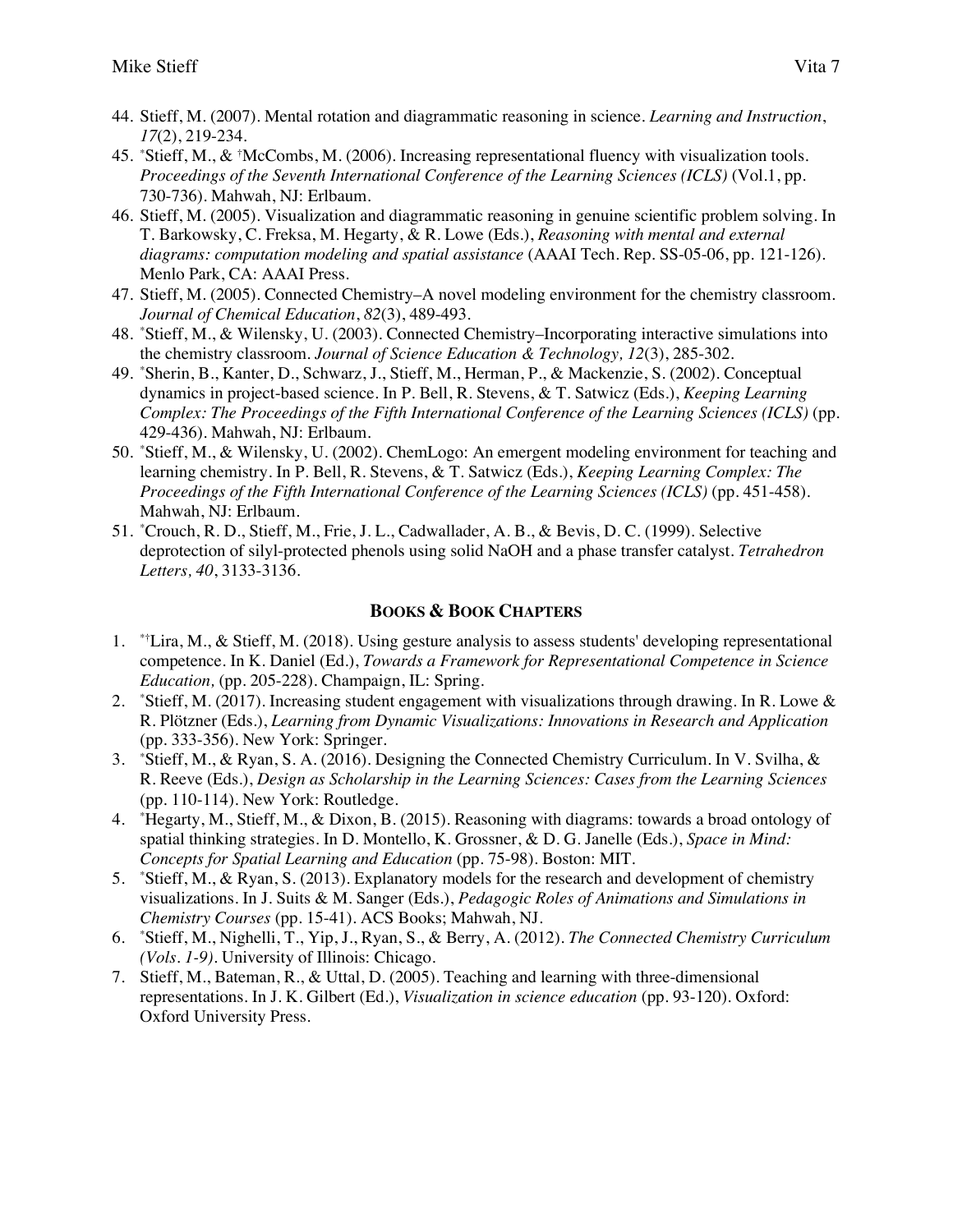# **INVITED COLLOQUIA**

- 1. Stieff, M. (2018, November). *Facilitating learning in organic chemistry with concrete & virtual molecular representations.* Invited lecture presented at University of Nebraska, Department of Chemistry. Lincoln, NE.
- 2. Stieff, M. (2018, June). *Spatial thinking is multimodal.* Invited lecture presented at Leibniz-Institut für Wissensmedien Summer School: Multimodality & Knowledge Processes. Tübingen, Germany.
- 3. Stieff, M. (2018, March). *Spatial & Diagrammatic Reasoning in Chemistry.* Invited lecture presented at University of California-San Diego, Department of Chemistry. San Diego, CA.
- 4. Stieff, M. (2017, November). *Spatial ability as a predictor of STEM performance.* Invited lecture presented at the 12th International Symposium of Cognition, Logic and Communication, University of Latvia. Riga, Latvia.
- 5. Stieff, M. (2017, May). *Pedagogical tools for improving spatial thinking in STEM.* Invited lecture presented at Leibniz-Institut für Wissensmedien. Tübingen, Germany.
- 6. Stieff, M. (2016, December). *Now you see it, now you don't: Pedagogical tools for improving visual literacy.* Invited lecture presented at Michigan State University, College of Education. East Lansing, MI.
- 7. Stieff, M. (2015, November). *Cognitive interventions for improving spatial thinking in science*. Invited lecture presented at University of California-Los Angeles, Department of Chemistry. Los Angeles, CA.
- 8. Stieff, M. (2015, October). *Cognitive interventions for improving spatial thinking in science*. Invited lecture presented at Loyola University, Department of Chemistry. Chicago, IL.
- 9. Stieff, M. (2015, October). *Cognitive interventions for improving spatial thinking in science.* Invited lecture presented at University of South Florida, Department of Chemistry. Tampa, FL.
- 10. Stieff, M. (2015, April). *Cognitive interventions for training spatial thinking in college chemistry*. Invited lecture presented at North Park University, Department of Chemistry. Chicago, IL.
- 11. Stieff, M. (2014, November). *Facilitating learning in organic chemistry with concrete and virtual molecular representations*. Invited lecture presented at University of Iowa, Department of Chemistry. Iowa City, IA.
- 12. Stieff, M. (2014, September). *Cognitive interventions for training spatial thinking in college STEM courses*. Invited lecture presented at Miami University, Department of Chemistry. Oxford, OH.
- 13. Stieff, M. (2014, April). *Cognitive interventions for training spatial thinking in organic chemistry*. Invited lecture presented at Michigan State University, Department of Chemistry. East Lansing, MI.
- 14. Stieff, M. (2014, April). *Explorations in representational competence with the Connected Chemistry Curriculum*. Invited lecture presented at Michigan State University, College of Education. East Lansing, MI.
- 15. Stieff, M. (2013, November). *Improving spatial reasoning in STEM disciplines via strategy training and concrete manipulatives*. Invited lecture presented at University of Chicago, Department of Psychology, Chicago, IL.
- 16. Stieff, M. (2013, September). *Improving representational competence in organic chemistry with concrete molecular models.* Invited lecture presented at Purdue University, Department of Chemistry. West Lafayette, IN.
- 17. Stieff, M. (2013, July). *Using design-based research to develop and study novel learning environments.* Invited lecture presented at Hong Kong University, College of Education. Hong Kong, Hong Kong.
- 18. Stieff, M. (2013, July). *Implementing quasi-experimental designs in real world settings.* Invited lecture presented at Hong Kong University, College of Education. Hong Kong, Hong Kong.
- 19. Stieff, M. (2013, April). *Eye-tracking methods for identifying representational competence in chemistry.* Invited Lecture presented at Michigan State University, CREATE for STEM Eye-Tracking Conference. East Lansing, MI.
- 20. Stieff, M. (2013, March). *Instructional models for improving undergraduate chemistry achievement.*  Invited Lecture presented at University of New Hampshire, Department of Chemistry. Durham, NH.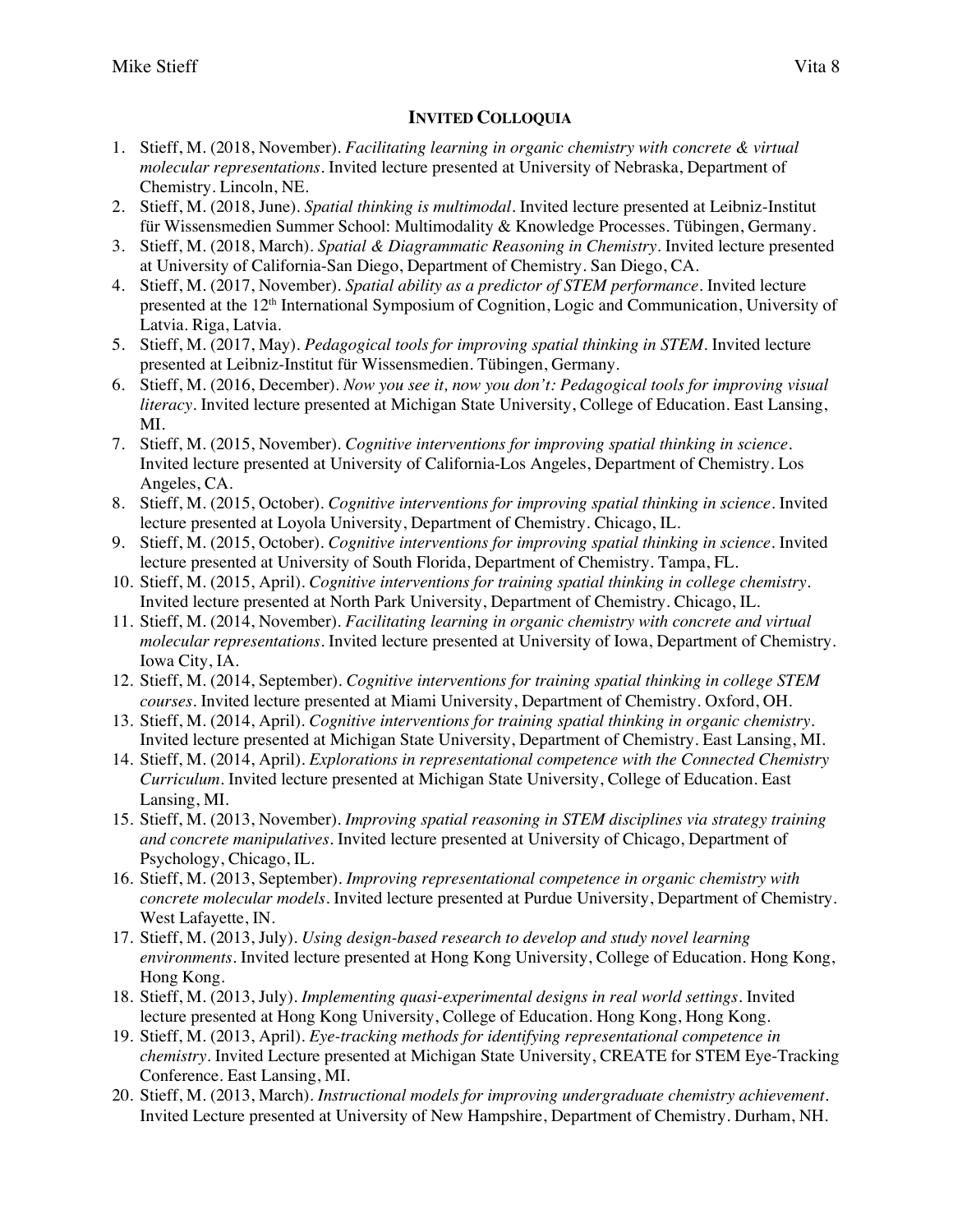- 21. Stieff, M. (2013, March). *Spatial reasoning & organic chemistry problem solving*. Invited Lecture presented at Oakland University, Department of Chemistry. Rochester, MI.
- 22. Stieff, M. (2013, March). *Instructional models for improving the achievement of women in undergraduate chemistry*. Invited lecture presented at Temple University, Institute for Learning and Education Sciences. Philadelphia, PA.
- 23. Stieff, M. (2012, December). *Spatial thinking in chemistry.* Invited Lecture presented at the University of California, Santa Barbara, Spatial Thinking Across the College Curriculum Workshop. Santa Barbara, CA.
- 24. Stieff, M. (2011, November). *Explorations into representational competence with the Connected Chemistry Curriculum*. Invited Lecture presented at the Northwestern University Learning Sciences Brown Bag. Evanston, IL.
- 25. Stieff, M. (2011, February). *Visualization technologies for teaching chemistry*. Invited talk presented in Learning Sciences Practicum in Learning Environment Design. Northwestern University, Evanston, IL.
- 26. Stieff, M. (2010, November). *Sex differences in strategy use for spatial problem solving*. Invited lecture presented at University of Illinois, Department of Psychology Cognitive Psychology Brown Bag, Chicago, IL.
- 27. Stieff, M. (2010, March). *Careers in science education*. Invited lecture presented at University of Maryland, Department of Chemistry, College Park, MD.
- 28. Stieff, M. (2010, February). *Spatial & diagrammatic reasoning in scientific problem solving*. Invited lecture presented at University of Illinois, Institute for Learning Sciences, Chicago, IL.
- 29. Stieff, M. (2010, February). *The affordances of technology-infused learning environments in STEM classrooms*. Invited lecture presented at the University of Maryland, College of Information Studies, College Park, MD.
- 30. Stieff, M. (2010, February). *What makes a methodology?* Invited panelist for College of Education Graduate Student Association Brown Bag, University of Maryland, College of Education, College Park, MD.
- 31. Stieff, M. (2010, January). *Chalk Talk: The future of science, technology, engineering, and mathematics education*. Invited panelist at the University of Maryland, College of Education, College Park, MD.
- 32. Stieff, M. (2009, November). *Characterizing student problem solving strategies in undergraduate chemistry*. Invited lecture presented at Clemson University, Department of Chemistry, Clemson, SC.
- 33. Stieff, M. (2009, November). *Multi-method designs for identifying spatial thinking in scientific problem solving*. Invited lecture presented at University of Chicago, Department of Psychology, Chicago, IL.
- 34. Stieff, M. (2009, May). *Understanding teacher & student problem solving strategies in college science*. Invited lecture presented at the EDCI Research Colloquium, University of Maryland, Department of Curriculum & Instruction, College Park, MD.
- 35. Stieff, M. (2007, November). *Imagistic and diagrammatic reasoning in science*. Invited lecture presented at Purdue University, Department of Chemistry, West Lafeyette, IN.
- 36. Stieff, M. (2007, October). *Visualization & diagrammatic reasoning in undergraduate chemistry*. Invited lecture presented at University of Maryland, Department of Chemistry, College Park, MD.
- 37. Stieff, M. (2007, February). *Imagistic and diagrammatic reasoning in science*. Invited lecture presented at Reed College, Department of Chemistry, Portland, OR.
- 38. Stieff, M. (2004, November). *Implementing and assessing interactive simulations for chemistry*. Invited lecture presented at American River College, Department of Chemistry, Sacramento, CA.
- 39. Stieff, M. (2003, June). *Imagery and problem solving in advanced science*. Invited lecture presented at the Annual Meeting of the Cognitive Science Program, Northwestern University, Evanston, IL.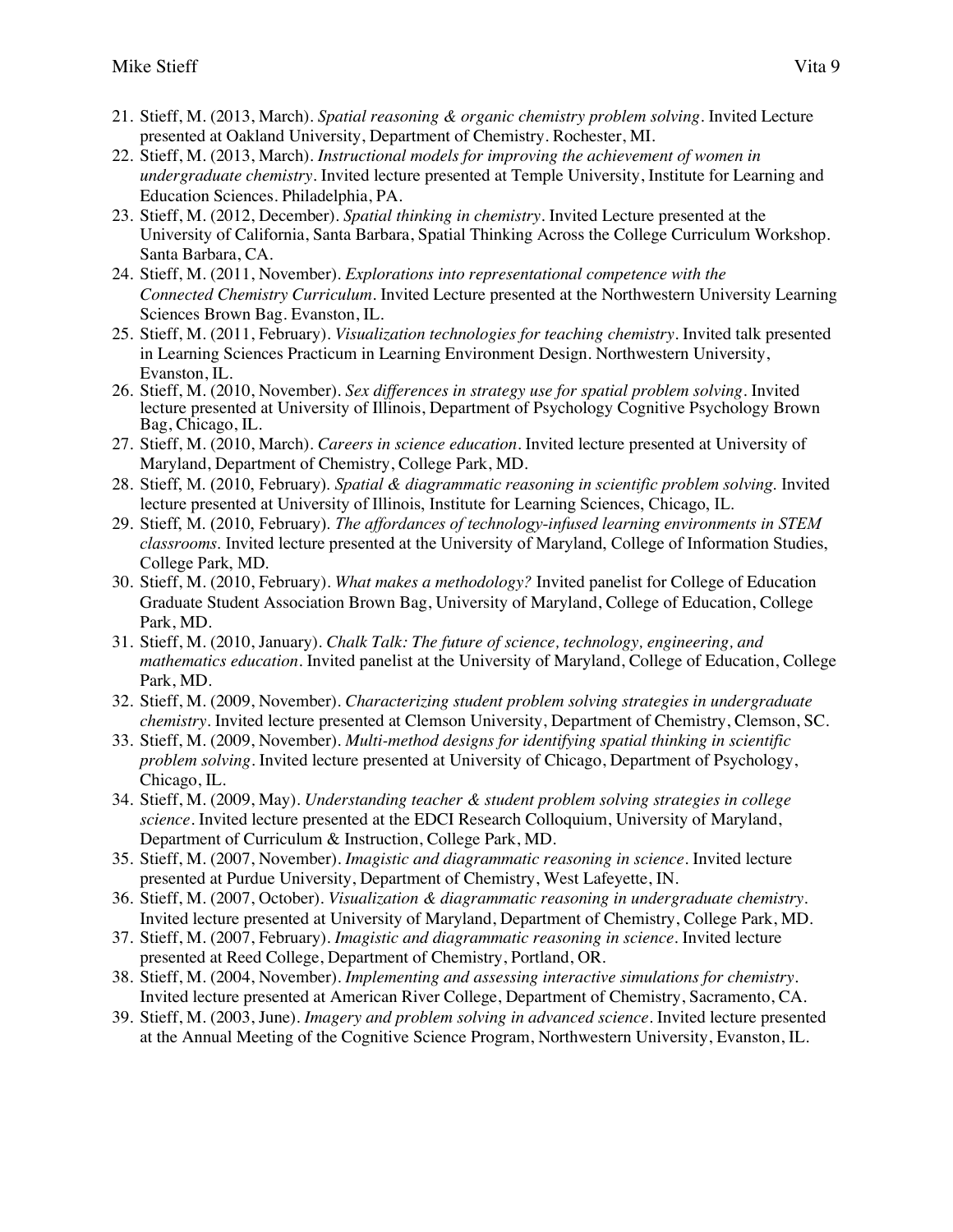## **CONFERENCE PRESENTATIONS**

- 1. Stieff, M. (2020, December, forthcoming). *Simulations & animations for teaching dynamic processes.* In G. Lawrie (Chair), Symposium on *Supporting and Assessing Student Learning using Digital Technologies*. Paper presented at Pacifichem2020. Honolulu, HI.
- 2. Stieff. M. (2020, March, forthcoming). *Improving learning outcomes in secondary chemistry with visualization-supported inquiry activities*. Paper presented at the Spring 2020 Meeting of the American Chemical Society. Philadelphia, PA.
- 3. Thakral, C., & Stieff, M. (2019, November). *UIC-Lessons Learned*. In G. Langford (Chair), Symposium on *STEM Higher Education Reform: Lessons Learned from a Peer Implementation Cluster*. Paper presented at the AACU Transforming STEM Higher Education Conference. Chicago, IL.
- 4. Meyerhoff, H. S., Jardine, N., Stieff, M., Hegarty, M., & Franconeri, S. (2019, May). *Visual ZIP files: Mental rotation overcomes capacity limits by compressing objects*. Paper presented at the Vision Sciences Society Annual Meeting. St. Pete Beach, FL.
- 5. Stieff, M. (2019, April). *Designing the Connected Chemistry Curriculum*. In C. Chhin (Chair), Symposium on *Improving Science Teaching and Learning through Rigorous and Relevant Education Technology Interventions.* Paper presented at the Annual Meeting of the National Association for Research in Science Teaching. Baltimore, MD
- 6. Gunlap, P., Rathbun, Z., Meyerhoff, H., Stieff, M., Franconeri, S., & Hegarty, M. (2018, November). *Working memory for complex objects: Effects of explicit stimulus regularity*. Poster presented at the 59th Annual Meeting of the Psychonomic Society. New Orleans, LA.
- 7. Jardine, N., Franconeri, S., Szuba, A., DeSutter, D., Stieff, M., Gunlap, P., Rathbun, Z., Hegarty, M., & Meyerhoff, H. (2018, September). *Re-evaluating the cognitive capacities and processes underlying visuospatial thinking in chemistry*. Poster presented at 2018 CIRCLE Conference. St. Louis, MO.
- 8. Stieff, M., Hegarty, M., Franconeri, S., Werner, S., DeSutter, D., Gunlap, P., Rathbun, Z., Jardine, N., Meyerhoff, H. (2018, September). *Mechanisms of visuospatial thinking in STEM*. Poster presented at Spatial Cognition 2018. Tübingen, Germany.
- 9. Stieff, M., Scheiter, K., Ainsworth, S., Bohrmann-Linder, C., † Schall, M. (2018). Drawing for learning from dynamic visualizations in science. Paper presented at the 13<sup>th</sup> International Conference of the Learning Sciences. London, UK.
- 10. Stieff, M., Scheiter, K., Ainsworth, S., Borhmann-Linde, C. (2017, October). *Sketching for learning from dynamic visualizations.* Poster presented at the Network Meeting of the Alexander von Humboldt Foundation. Bielefeld, Germany.
- 11. Stieff, M., & DeSutter, D. (2017, September). *Supporting learning about molecular structure through embodied actions*. In N. S. Newcomb (Chair), Symposium on *Applications of Embodied Cognition to STEM Education.* Paper presented at the 20th European Society for Cognitive Psychology Conference (ESCoP). Potsdam, Germany.
- 12. Stieff, M. (2017, August*). Improving spatial thinking in STEM through representational competence*. In M. Hegarty (Chair), Symposium on *Educating Spatial Thinking for STEM Success*. Paper presented at the 2016 Annual Meeting of the Cognitive Science Society. London, UK.
- 13. Hegarty, M., Stull, A. T., & Stieff, M. (2016, August*) Fostering spatial intelligence in organic chemistry*. Paper presented at the 2016 Annual Meeting of the Cognitive Science Society. Philadelphia, PA.
- 14. DeSutter, D., & Stieff, M. (2016, June). *Embodied actions to support spatial thinking in STEM: structural diagrams in organic chemistry*. Poster presented at the 12<sup>th</sup> International Conference of the Learning Sciences (ICLS 2016). Singapore.
- 15. Stieff, M., & DeSutter, D. (2016, June). *Drawing from dynamic visualizations*. In S. Ainsworth (Chair), Symposium on *Exploring the Value of Drawing in Learning and Assessment*. Paper presented at the 12th International Conference of the Learning Sciences (ICLS 2016). Singapore.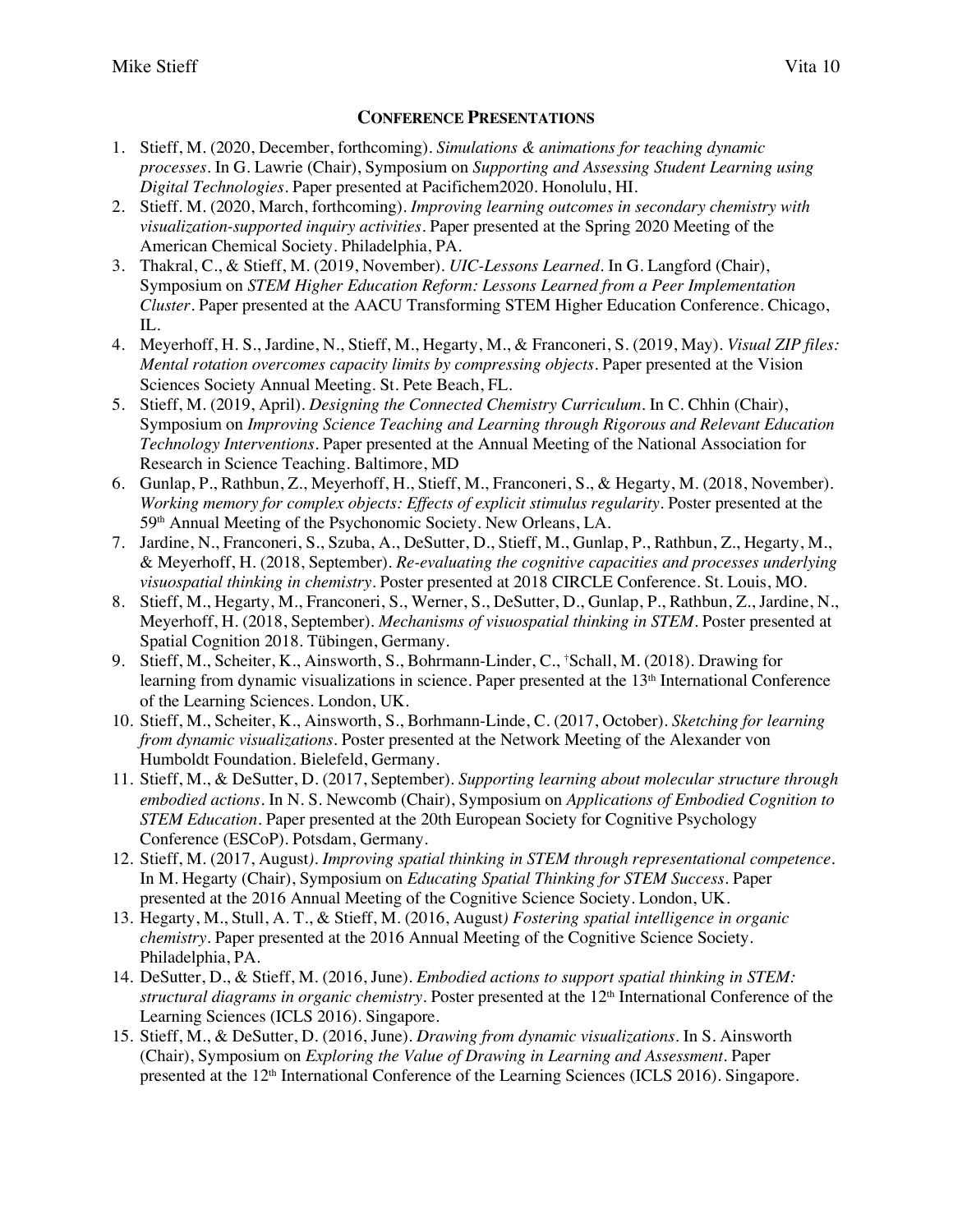- 16. Stieff, M., & Superfine, A. C. (2016, June). *Reforming the undergraduate STEM classroom experience*. Poster presented at the 12<sup>th</sup> International Conference of the Learning Sciences (ICLS 2016). Singapore.
- 17. Ryan, S. A., & Stieff, M. (2016, March). *Connected Chemistry Curriculum and the Next Generation Science Standards*. Paper presented at the 250<sup>th</sup> Meeting of the American Chemical Society. San Diego, CA.
- 18. Stieff, M. (2015, September*). Spatial thinking in chemistry*. Paper presented at Integrating Cognitive Science with Innovative Teaching in STEM. Evanston, IL.
- 19. Ryan, S., & Stieff, M. (2015, March). *Efficacy of the Connected Chemistry Curriculum*. Paper presented at the 249<sup>th</sup> Meeting of the American Chemical Society. Denver, CO.
- 20. Stieff, M. (2015, February). *Spatial thinking & representational competence in chemistry.* Paper presented at the 2015 AAAS Annual Meeting. San Jose, CA.
- 21. Stieff, M., & Villa, J. (2014, November). *The Connected Chemistry Curriculum*. Virtual Conference for the American Association for Chemistry Teachers.
- 22. Ping, R., Goldin-Meadow, S. & Stieff, M. (2014, July). *Gestures reflect and shape knowledge in complex organic chemistry tasks.* Paper presented at the International Society for Gesture Studies Conference. San Diego, CA.
- 23. Stieff, M., Lira, M., & DeSutter, D. (2014, June). *Representational competence & spatial thinking in STEM.* Paper presented at the 11<sup>th</sup> International Conference of the Learning Sciences (ICLS 2014). Boulder, CO.
- 24. DeSutter, D., & Stieff, M. (2014, June). *Taking a new perspective on spatial representations in STEM*. Poster presented at the 11<sup>th</sup> International Conference of the Learning Sciences (ICLS 2014). Boulder, CO.
- 25. Stieff, M. (2014, May). *Sketching & spatial thinking in the chemical sciences*. Paper presented at the Sketching & Education Workshop, Northwestern University. Evanston, IL.
- 26. Stieff, M., DeSutter, D., & Lira, M. (2014, March). *The Connected Chemistry Curriculum.* In S. Goldman (Chair), Presidential Invited Session: *Changing the Game: Research Innovations and the Interdisciplinary Development of Technologies for Learning*. Paper presented at the American Educational Research Association. Philadelphia, PA.
- 27. Stieff, M., & Ryan, S. (2013, September). *Developing multi-modal assessments of student learning in technology-infused environments*. SREE Fall 2013 Conference "Interdisciplinary Synthesis in Advancing Education Science. Washington, DC.
- 28. Stieff, M., & Newcombe, N. (2013, August). *Six myths about spatial thinking*. Paper presented at the *2013 Meeting of the European Science Education Research Association*. Nicosia, Cyprus.
- 29. DeSutter, D., & Stieff, M. (2013, July). *Using head tracking to address representational competence in organic chemistry.* Poster presented at the 2013 Gordon Research Conference on Visualization in Science and Education. Smithfield, RI.
- 30. Stieff, M., & Storksdieck, M. (2013, July). *Assessment workshop*. Workshop conducted at the 2013 Gordon Research Conference on Visualization in Science & Education, Smithfield, RI.
- 31. Ryan, S., Yip, J., Stieff, M., & Druin, A. (2013, June). *Cooperative inquiry as a community of practice.* Paper presented at the 10<sup>th</sup> International Conference on Computer-Supported Collaborative Learning. Madison, WI.
- 32. Ryan, S. A. C., & Stieff, M. (2013, March). *Using multiple modalities simultaneously as an*  assessment tool for learning from visualizations. Paper presented at the 245<sup>th</sup> Annual Meeting of the American Chemical Society. New Orleans, LA.
- 33. Stieff, M., & Scopelitis, S. A. (2012, July). *Orchestrating knowledge building: Gestural activity for the coordination of information for the teaching and learning of chemistry*. Paper presented at the Fifth Conference of the International Society for Gesture Studies. Lund, Sweden.
- 34. Lira, M., & Stieff, M. (2012, May). *Action for thought: How STEM students use depictive models to evaluate the accuracy of their solutions during problem solving*. Poster presented at the Midwest Cognitive Science Conference (MWCogSci). Bloomington, IN.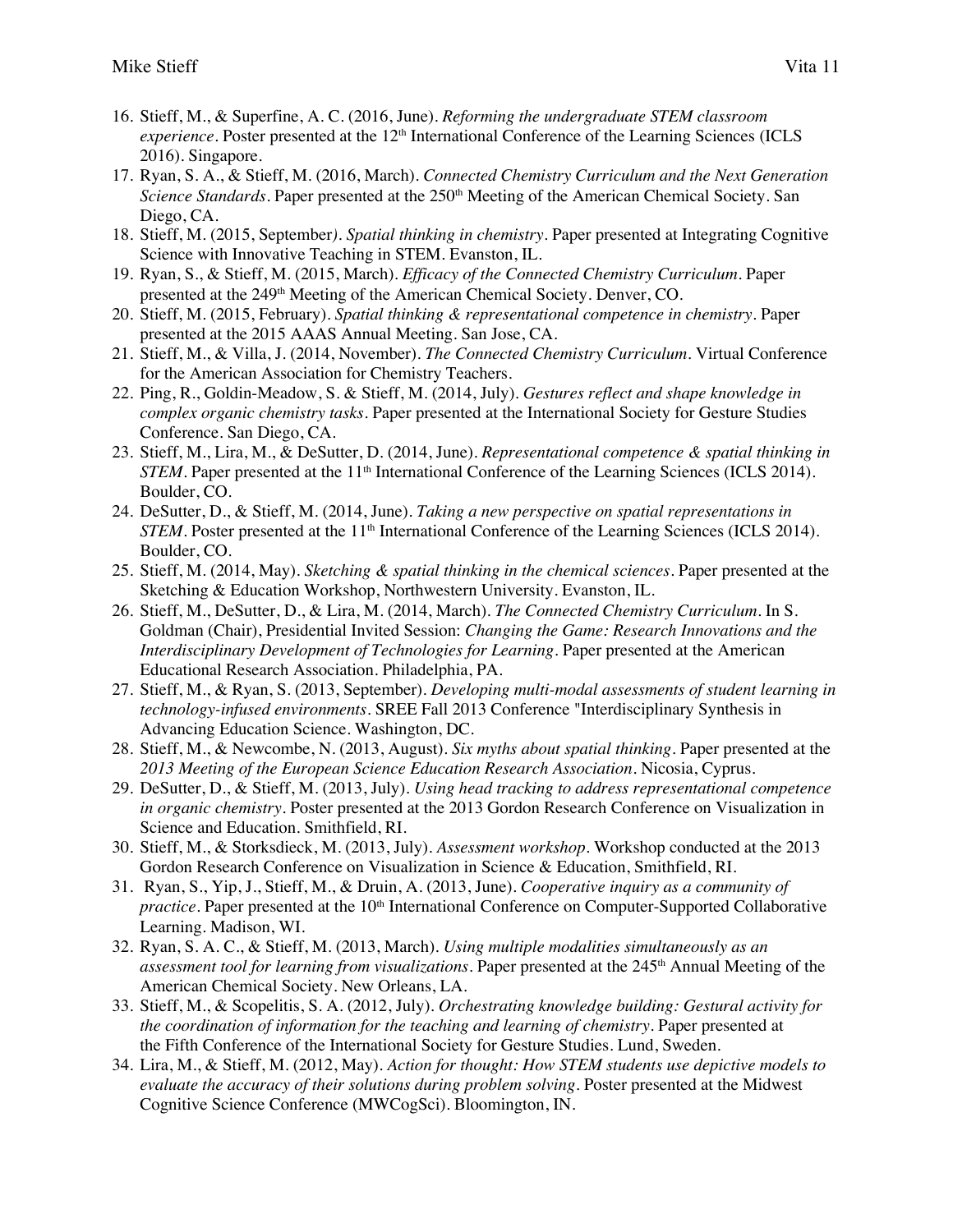- 35. Lira, M., & Stieff, M. (2012, July). *Spacing out and in: How STEM students' uses of depictive models during spatial problem solving reveal developing representational competence*. Poster presented at the Conference of the International Society for the Psychology of Science and Technology (ISPST). Pittsburg, PA.
- 36. Scopelitis, S. A., & Stieff, M. (2012, July). *Weaving together parts to achieve a whole: Gestural activity for the coordination of information in the teaching and learning of chemistry*. Poster presented at the 10th International Conference of the Learning Sciences (ICLS). Sydney, Australia.
- 37. Lira, M., Stieff, M., & Scopelitis, S. A. (2012, July). *The role of gesture in solving spatial problems in STEM*. Paper presented at the 10<sup>th</sup> International Conference of the Learning Sciences (ICLS). Sydney, Australia.
- 38. Ryan, S., & Stieff, M. (2012, August). *Student drawings as an assessment tool for learning from visualizations.* Paper presented at the 2012 Biennial Conference on Chemical Education. State College, Pennsylvania.
- 39. Lira, M., & Stieff, M. (2012, May). *Action for thought: How STEM students' use models to evaluate the accuracy of their solutions during problem solving*. Poster presented at the *Midwest Cognitive Science Conference*. Bloomington, IN.
- 40. Yip, J., Ryu, M. & Stieff, M. (2012, April). *Speaking across levels – generating & addressing levels confusion in discourse*. Paper presented at the American Educational Research Association. Vancouver, BC.
- 41. Stieff, M. (2012, April). *Sex differences in strategy use for spatial problem solving in chemistry.* In A. Stull (Chair), Spatial Thinking in Chemistry. Symposium presented at the American Educational Research Association. New Orleans, LA.
- 42. Lira, M., Stieff, M., Scopelitis, S. A., & Schroeder, L. (2012, April). *The role of gesture in solving spatial problems in STEM*. Poster presented at the American Educational Research Association. Vancouver, BC.
- 43. Stieff, M. (2011, August). *Fostering representation competence with molecular-level simulations & animations*. Invited paper presented at the 242<sup>nd</sup> Annual Meeting of the American Chemical Society. Denver, CO.
- 44. Stieff, M. (2011, July). *Fostering representational competence through argumentation with multirepresentational displays*. Paper presented at the 9th International Conference on Computer-Supported Collaborative Learning. Hong Kong, China.
- 45. Ryan, S., & Yip, J., Nighelli, T., & Stieff, M. (2011, June). *Using participatory design to develop visualization for learning*. Poster presented at the 2011 Gordon Research Conference on Visualization in Science and Education. Smithfield, RI.
- 46. Dang, T., Berry, A., & Stieff, M. (2011, June). *The Connected Chemistry Curriculum (ConnChem): Computer-based chemistry simulations*. Poster presented at the 2011 Gordon Research Conference on Visualization in Science and Education. Smithfield, RI.
- 47. Stieff, M. (2011, June). *Reasoning with molecular diagrams in the mind and in the world*. Invited plenary lecture presented at the 2011 Gordon Research Conference on Chemistry Education Research & Practice. Davidson, NC.
- 48. Stieff, M., & Ryan, S. (2011, May). *Developing and implementing inquiry activities for teaching science with visualizations*. Chicago Symposium on Excellence in Teaching Mathematics and Science: Research and Practice. Chicago, IL.
- 49. Yip, J. C., Jaber, L. Z., & Stieff, M. (2011, April). *Examining changes in students' coordination of verbal and pictorial chemical representations in response to instruction*. Paper presented at the American Educational Research Association. New Orleans, LA.
- 50. Stieff, M. (2011, April). *Mediating sex differences in science achievement with analytical heuristics*. In A. Jaeger (Chair), *Learning with Spatial, Embedded and Embodied Representations*. Symposium presented at the American Educational Research Association. New Orleans, LA.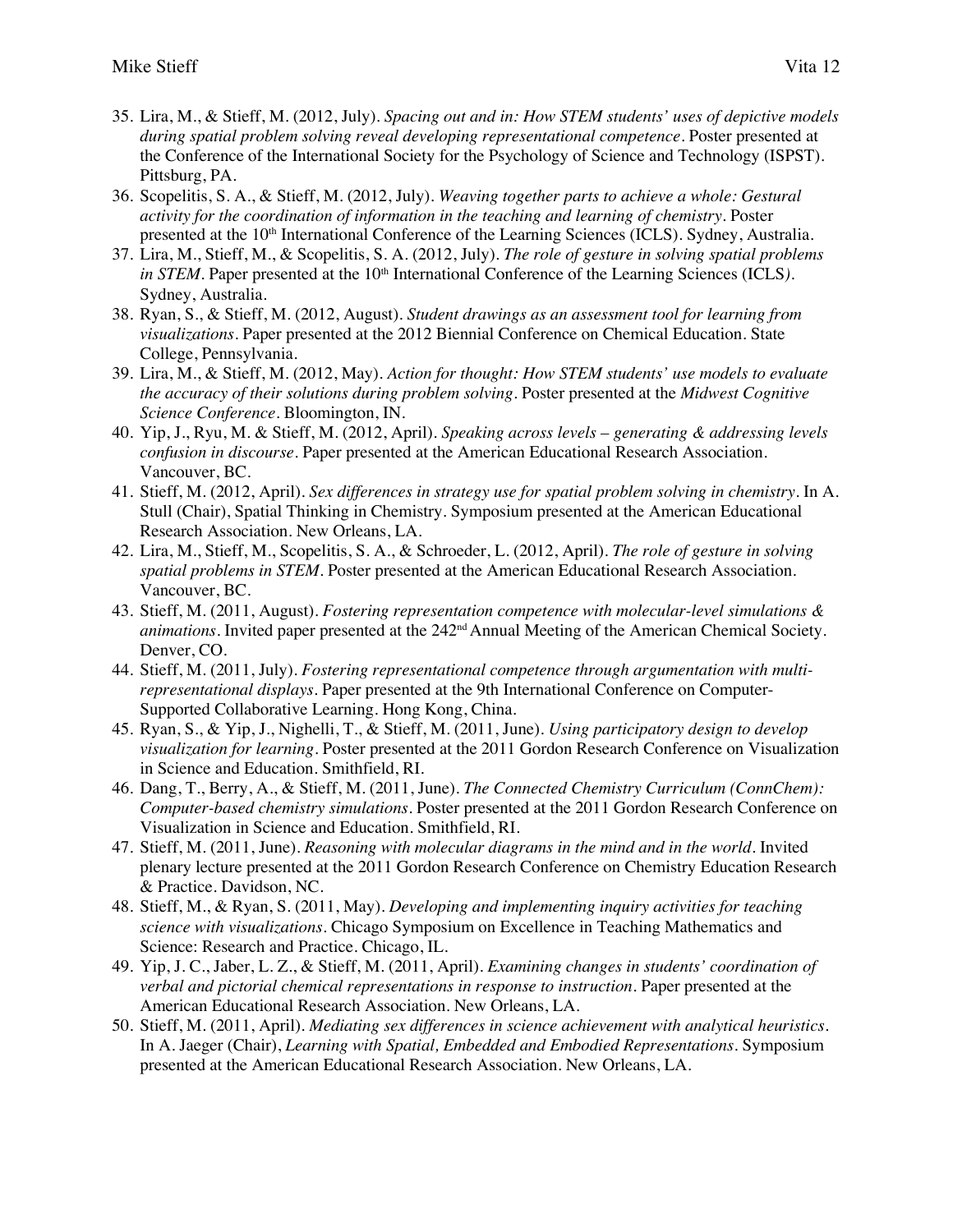- 51. Stieff, M., Dixon, B. L., Ryu, M., Clover, B., & Hegarty, M. (2011, April). *Training selective strategy use for spatial problem solving in science*. Paper presented at the American Educational Research Association. New Orleans, LA.
- 52. Stull, A. T., Hegarty, M., Dixon, B. L., & Stieff, M. (2011, April). *Chemistry models: facilitating cognition through external manipulatives*. Poster presented at the American Educational Research Association. New Orleans, LA.
- 53. Stieff, M. (2011, March). *Representational competence in multi-representational molecular animations*. Invited paper presented at the Annual Meeting of the American Chemical Society. Anaheim, CA.
- 54. Stull, A. T., Hegarty, M., Stieff, M., & Dixon, B. L. (2010, November). *Individual differences in use of external representations in spatial thinking*. Paper presented at the Annual Meeting of the Psychonomics Society. St. Louis, MO.
- 55. Stull, A. T., Hegarty, M., Stieff, M., & Dixon, B. L. (2010, August). *Concrete models as aids to representational translation of molecular diagrams*. Paper presented at the 2010 Meeting of the Cognitive Science Society. Portland, OR.
- 56. Stieff, M., Hegarty, M., & Dixon, B. L. (2010, August). *Alternative strategies for spatial reasoning with diagrams*. Paper presented at Diagrams 2010. Portland, OR.
- 57. Ryu, M., & Stieff, M. (2010, May). *Students' use of multiple strategies for spatial thinking in chemistry.* Paper presented at the Annual Meeting of the American Educational Research Association, Denver, CO.
- 58. Yip, J., & Stieff, M. (2010, May). *Examining teacher decision-making during enactments of novel technology-infused curricula*. Paper presented at the Annual Meeting of the American Educational Research Association, Denver, CO.
- 59. Cathcart, L., Stieff, M., Marbach-Ad, G., Smith, A., & Frauwirth, K. (2010, March). *Using Knowledge Space Theory to analyze concept maps*. Paper presented at the Annual Meeting of the National Association for Research in Science Teaching (NARST), Philadelphia, PA.
- 60. Stieff, M. (2010, March). *Alternative strategies for problem solving in science*. Invited lecture presented at the Annual REESE PI Meeting of Center for Advancing Research & Communication. Pentagon City, VA.
- 61. Raje, S., & Stieff, M. (2009, August). *Role of spatial reasoning in advanced chemistry problemsolving*. Paper presented at ChemEd2009, Radford, VA.
- 62. Ryu, M., & Stieff, M. (2009, August). *University faculty's perceptions on visuo-spatial reasoning and success in science*. Paper presented at ChemEd2009, Radford, VA.
- 63. Stieff, M., Storksdieck, M., & Geelan, D. (2009, July). *Assessment workshop*. Workshop conducted at the Gordon Research Conference on Visualization in Science & Education, Oxford, UK.
- 64. Stieff, M. (2009, May). *Task-specificity of spatial thinking in advanced scientific problem solving*. Invited lecture presented at the Conference on Spatial Thinking in Education, Evanston, IL.
- 65. Cathcart, L.A., Marbach-Ad, G., Smith, A.C., Stieff, M., & Frauwirth, K.A. (2009, May). *Concept Mapping as a Teaching and Assessment Tool in an Undergraduate Immunology Course.* Poster session presented at the American Society for Microbiology Conference for Undergraduate Educators, Fort Collins, CO.
- 66. Stieff, M., Ryu, M., & Yip, J. (April, 2009). *Speaking across levels-teacher & student perspectives of chemistry*. Paper presented at the Annual Meeting of the American Educational Research Association, San Diego, CA.
- 67. Garvin, M., & Stieff, M. (2009, April). *Identity, power & curriculum modifications in teacherresearch collaborations*. Paper presented at the Annual Meeting of the American Educational Research Association, San Diego, CA.
- 68. Raje, S., & Stieff, M. (2009, April). *An examination of the cognitive mechanisms underlying chemistry misconceptions*. Paper presented at the Annual Meeting of the American Educational Research Association, San Diego, CA.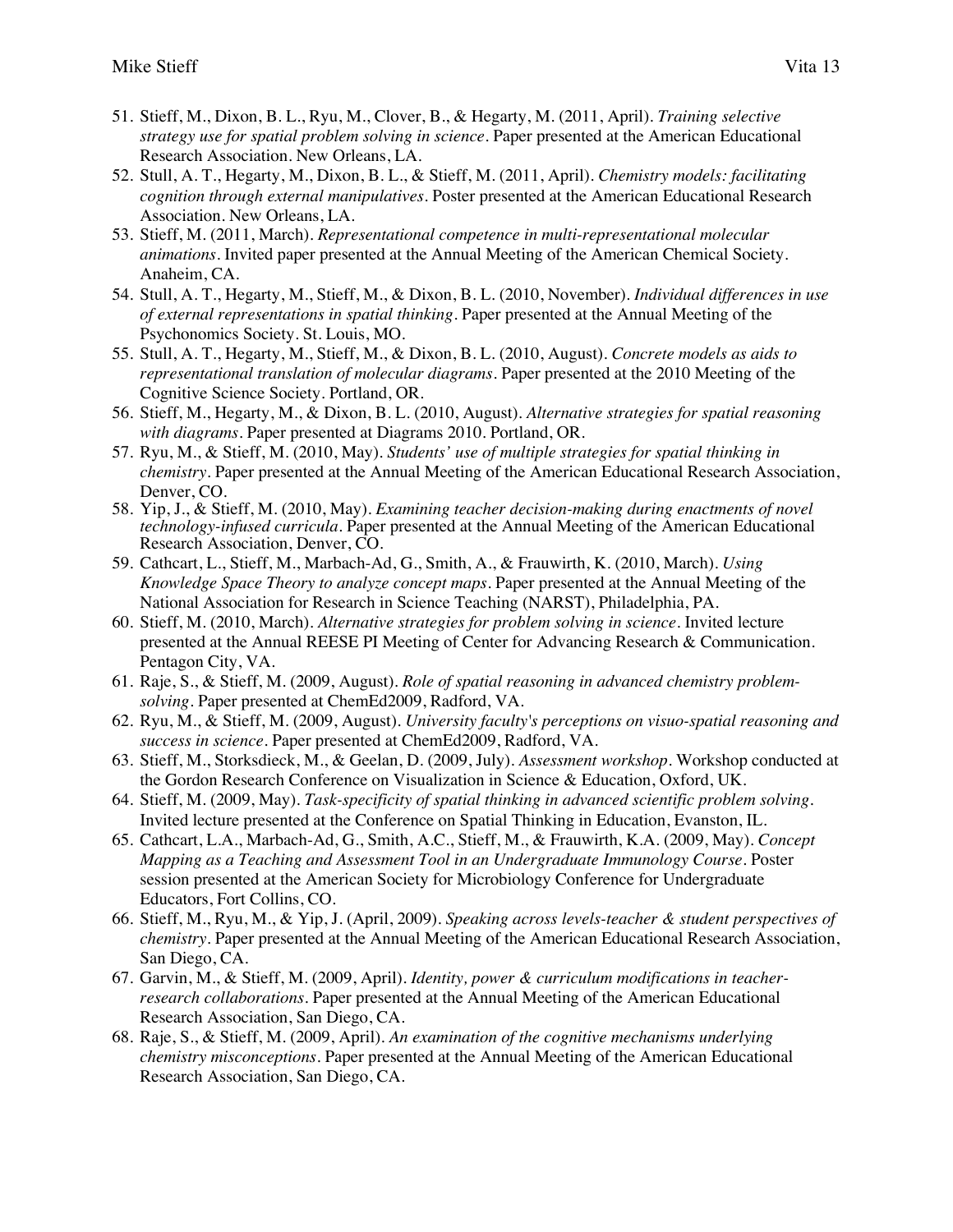- 69. Stieff, M., Hegarty, M., & Dixon, B. L. (2009, February). *Alternative strategies for problem solving in science*. Poster presented at the Annual REESE PI Meeting of Center for Advancing Research & Communication, Washington, D.C.
- 70. Hegarty, M., & Stieff, M. (2008, February). *Assessing the relationship between spatial abilities and participation in college science*. Invited poster presented at the Spatial Intelligence and Learning Center Virtual Conference, Chicago, IL.
- 71. Stieff, M. (2008, January). *SIMS: Simulations & modeling in science*. Invited lecture presented at the Regional Educators Annual Chemistry Teaching Symposium (REACTS). University of Maryland Department of Chemistry, College Park, MD.
- 72. Stieff, M., & Hegarty, M. (2007, October). *Assessing the relationship between spatial abilities and participation in college science*. Invited poster presented at the NSF Science of Learning Centers Awardees' Meeting, Arlington, VA.
- 73. Stieff, M. (2007, September). *Visual literacy in science education*. Invited lecture presented at the University of Maryland Center for Teaching Excellence, College Park, MD.
- 74. Stieff, M. (2007, July). *Alternative strategies for problem solving with visual representations*. Invited plenary talk presented at the Gordon Research Conference on Visualization in Science & Education, Smithfeld, RI.
- 75. Stieff, M., Ainsworth, S., & Geelan, D. (2007, July). *Assessment workshop*. Workshop conducted at the Gordon Research Conference on Visualization in Science & Education, Smithfeld, RI.
- 76. Stieff, M. (2007, April). Barriers to problem solving with simultaneous displays of multiple dynamic representations. In M. Stieff (Chair), *Teaching and learning with external representations in math and science*. Symposium conducted at the Annual Meeting of the American Educational Research Association, Chicago, IL.
- 77. Stieff, M. (2007, September). Visual literacy in science education. In S. Benson (Chair), *Why Don't My Students See What I See? Visual Literacy in Undergraduate Studies*. Workshop presented at the UMD Center for Teaching Excellence, College Park, MD.
- 78. Stieff, M. (2006, September). *Designing effective assessments*. In M. Shultz (Chair), *Future Directions for Visualizations in Science and Education*. Workshop at National Science Foundation, Arlington, VA.
- 79. Stieff, M. (2005, July). *Assessing visualization tools*. In M. Stieff (Chair), *Assessment Workshop*. Workshop conducted at the Gordon Research Conference on Visualization in Science & Education, Oxford, UK.
- 80. Stieff, M. (2005, July). *Visualization as a problem solving strategy in chemistry*. Poster session presented at the 2005 Gordon Research Conference on Visualization in Science & Education, Oxford, UK.
- 81. Stieff, M. (2005, April). Dichotomous use of external representations in science learning. In O. Parnafes (Chair), *Meaning making with representations: contrasting perspectives*. Symposium conducted at the Annual Meeting of the American Educational Research Association, Montreal, QC.
- 82. Stieff, M. (2005, April). *A theoretical framework for integrating cognitive ability and domain knowledge in science learning*. Paper presented at the Annual Meeting of the American Educational Research Association, Montreal, QC.
- 83. Stieff, M. (2004, July). *Targeting visualization use in organic chemistry*. Paper presented at the Eighteenth Biennial Conference on Chemical Education, Ames, IA.
- 84. Stieff, M., Stillings, N., Arasasingham, R., Taagepera, M., & Wamser, C. (2004, April). *Characterizing chemistry problem solving with convergent approaches from chemistry, education, and psychology*. Paper presented at the National Association for Research in Science Teaching, Vancouver, BC.
- 85. Stieff, M. (2003, September). *Problem solving strategies in undergraduate organic chemistry*. Paper presented at the American Chemical Society National Meeting, New York, NY.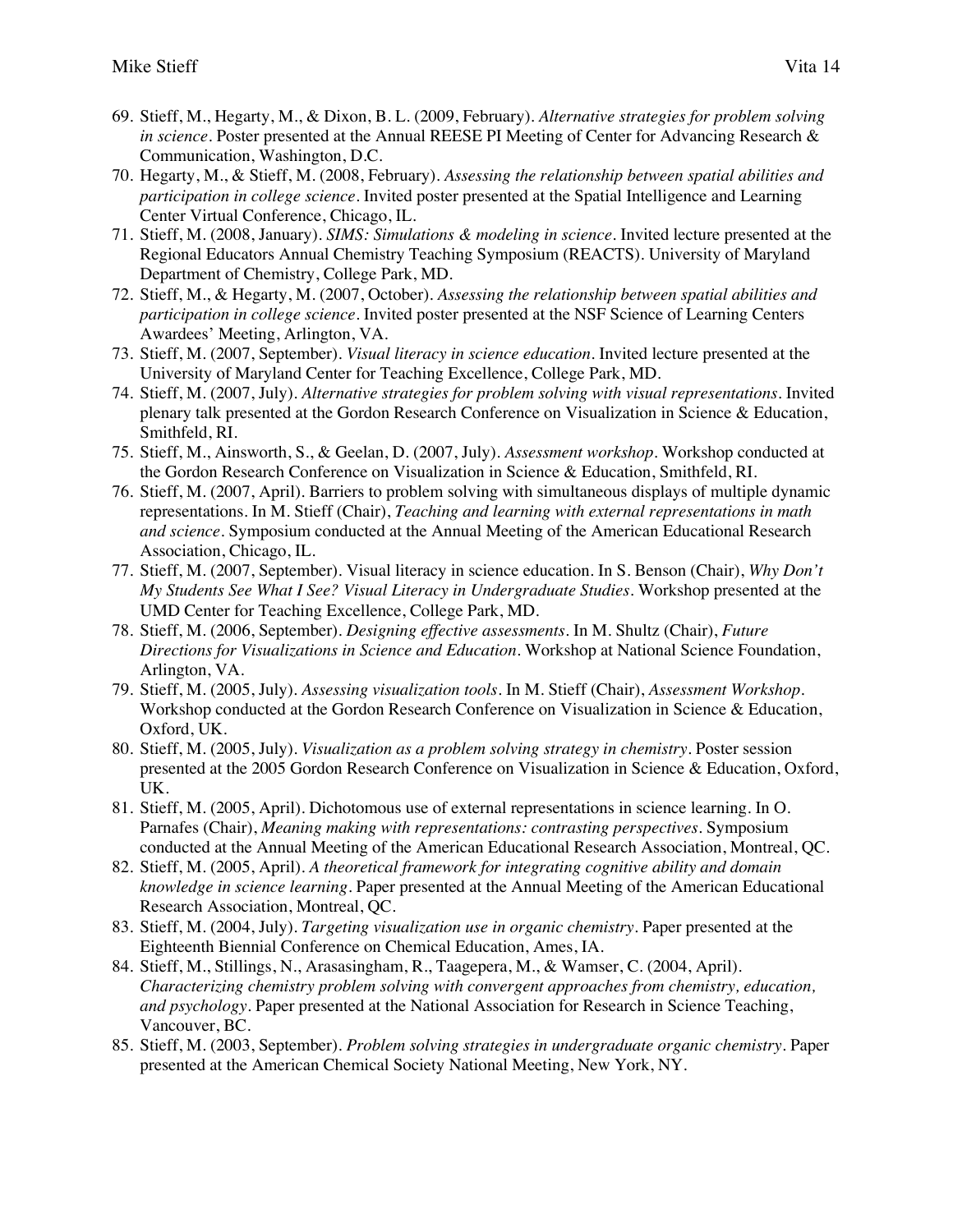- 86. Stieff, M., Sherin, B., & Uttal, D. (2003, July). *Mental imagery and problem solving in organic chemistry*. Poster session presented at the Gordon Conference on Visualization in Science & Education, Oxford, UK.
- 87. Stieff, M. (2003, March). *Incorporating interactive simulations into the chemistry classroom*. Paper presented at Chicago Symposium Series on Excellence in Teaching Mathematics and Science: Research and Practice, Chicago, IL.
- 88. Stieff, M., & Wilensky, U. (2002, June). *Modeling chemistry as an emergent phenomenon*. Poster session presented at the Gordon Conference on Innovations in College Chemistry Teaching, New London, CT.
- 89. Sherin, B., Kanter, D., Schwarz, J., & Stieff, M. (2002, April). *A framework for capturing conceptual dynamics in complex science interventions*. Paper presented at the annual meeting of the American Educational Research Association, New Orleans, LA.
- 90. Stieff, M., & Wilensky, U. (2001, June). *Connected Mathematics: Making sense of complex phenomena through building object-based parallel models*. Poster session presented at the National Education Computing Conference, Chicago, IL.
- 91. Wilensky, U., & Stieff, M. (2001, June). *Modeling complex systems with multi-agent logos*. Workshop presented for Logosium 2001 at the National Education Computing Conference, Chicago, IL.

# **TEACHING EXPERIENCE**

#### **EDUCATION & LEARNING SCIENCES**

Learning Sciences Research Seminar (doctoral) Writing in the Social Sciences (doctoral) Research Methods in Science Education (doctoral) Design of Learning Environments (doctoral) Computers in Education (doctoral) Epistemologies of Educational Research (doctoral) Research Trends in Science Education (doctoral) Problem Solving In & Out of Schools (doctoral) Research Methods in Science Education (doctoral) Psychology of School Learning (doctoral) Introduction to Educational Psychology (undergraduate)

#### **CHEMISTRY**

Chemistry Teaching Assistant Professional Development (doctoral) Organic Chemistry (undergraduate) BenchChem-General Chemistry (undergraduate) Honors Chemistry (secondary) Fundamentals of Chemistry (primary)

## **PROFESSIONAL & SERVICE ACTIVITIES**

## **SERVICE TO THE FIELD**

| GORDON CONFERENCE ON VISUALIZATION IN SCIENCE & EDUCATION |               |
|-----------------------------------------------------------|---------------|
| Organizing Committee, co-Chair                            | $2015 - 2017$ |
| Organizing Committee, co-Vice Chair                       | $2013 - 2015$ |
| Gordon Conference Workshop Committee, Chair               | $2005 - 2013$ |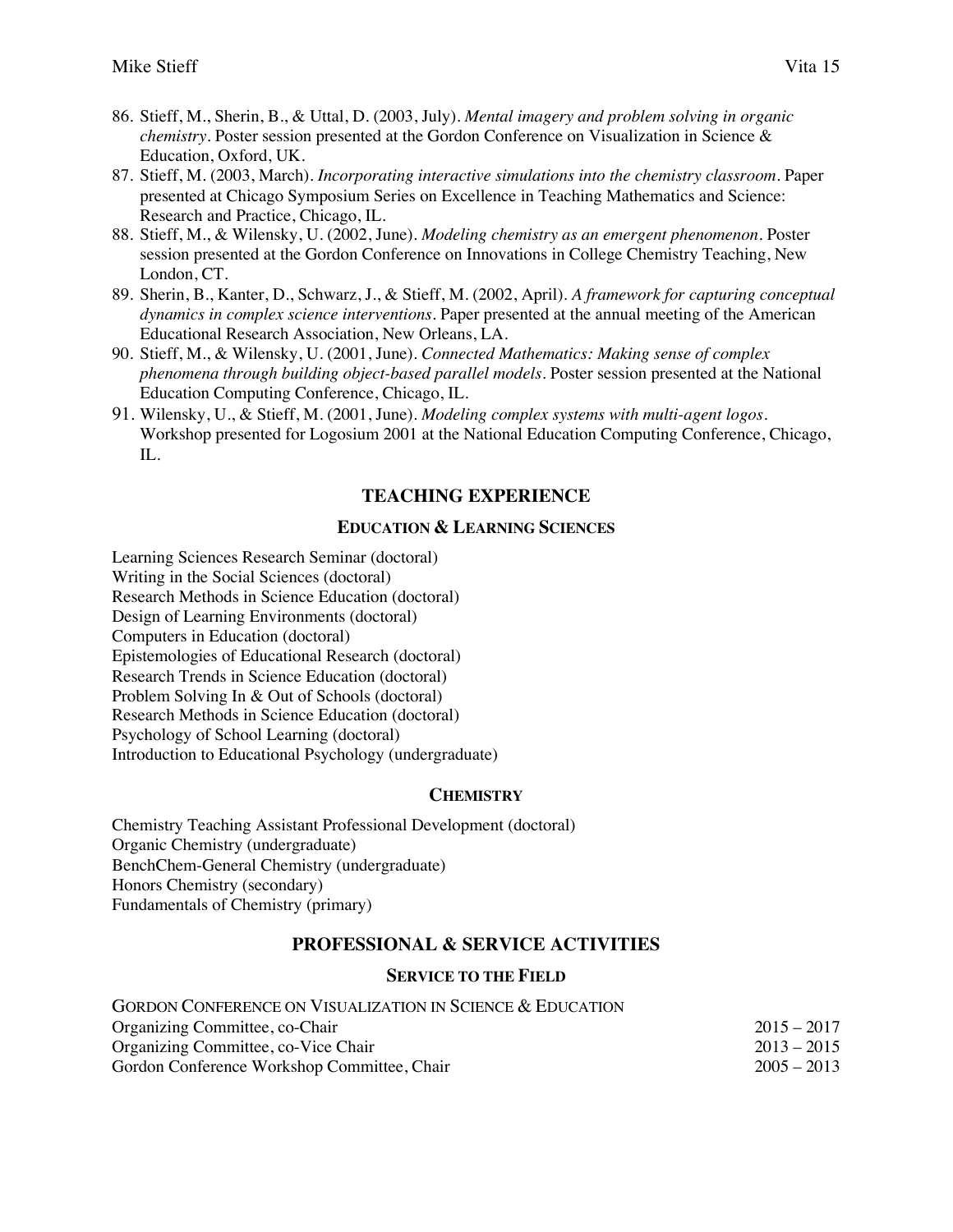| <b>JOURNAL OF THE LEARNING SCIENCES</b><br><b>Editorial Board, Member</b>                                                                                                                                                                                                                                                                                                                                                                                                                                                                                                                                                                                                                                                                                                                                                                                                                                                                                                                                                      | $2014$ – present |
|--------------------------------------------------------------------------------------------------------------------------------------------------------------------------------------------------------------------------------------------------------------------------------------------------------------------------------------------------------------------------------------------------------------------------------------------------------------------------------------------------------------------------------------------------------------------------------------------------------------------------------------------------------------------------------------------------------------------------------------------------------------------------------------------------------------------------------------------------------------------------------------------------------------------------------------------------------------------------------------------------------------------------------|------------------|
| <b>JOURNAL OF RESEARCH IN SCIENCE TEACHING</b><br>Editorial Board, Associate Editor                                                                                                                                                                                                                                                                                                                                                                                                                                                                                                                                                                                                                                                                                                                                                                                                                                                                                                                                            | $2012 - 2015$    |
| <b>NATIONAL ACADEMIES OF SCIENCE</b><br>Committee on Communicating Chemistry to the Public, Member                                                                                                                                                                                                                                                                                                                                                                                                                                                                                                                                                                                                                                                                                                                                                                                                                                                                                                                             | $2013 - 2015$    |
| CHICAGO SYMPOSIUM SERIES ON EXCELLENCE IN TEACHING MATHEMATICS AND SCIENCE<br>ORGANIZING COMMITTEE, MEMBER                                                                                                                                                                                                                                                                                                                                                                                                                                                                                                                                                                                                                                                                                                                                                                                                                                                                                                                     | $2012 - 2013$    |
| <b>AMERICAN EDUCATIONAL RESEARCH ASSOCIATION</b><br>Executive Committee (SIG-LS, SIG-ALT), Treasurer                                                                                                                                                                                                                                                                                                                                                                                                                                                                                                                                                                                                                                                                                                                                                                                                                                                                                                                           | $2010 - 2012$    |
| NATIONAL ASSOCIATION FOR RESEARCH IN SCIENCE TEACHING<br>NARST Outstanding Paper Review Committee, Reviewer                                                                                                                                                                                                                                                                                                                                                                                                                                                                                                                                                                                                                                                                                                                                                                                                                                                                                                                    | 2006             |
| NORTHERN CALIFORNIA SCIENCE EDUCATION SYMPOSIUM<br>NCSES Organizing Committee, Chair                                                                                                                                                                                                                                                                                                                                                                                                                                                                                                                                                                                                                                                                                                                                                                                                                                                                                                                                           | 2006             |
| <b>SCIENTIFIC ADVISORY BOARDS</b><br>"Supporting conceptual learning in chemistry with multiple graphical representations in an intelligent<br>tutoring system" PI: Martin Rau, UW-Wisconsin<br>"Empirical Research – Fostering Problem Solving Transfer using Concrete and Virtual Models in<br>Chemistry" PI: Mary Hegarty, UC-Berkeley<br>"Optimizing learning from chemistry simulations: Comparing attention allocation and learning outcomes<br>for assignments with and without instructor screencasts" PI: Deborah Herrington, Grand Valley State<br>University<br>"In Touch with Molecules: Extending Learning with Cyber-enabled Tangibles" PI: Jodi Davenport,<br>WestEd<br>"Bootstrapping Achievement and Motivation in STEM: An Integrated Cognitive-Motivational<br>Intervention to Improve Biology Grades" PI: Jennifer Cromley, UIUC<br>"Effects of Diagrams and Spatial Skills on Undergraduate Students' Illusions of Understanding of<br>Introductory Biology and Geoscience Texts" PI: Jennifer Wiley, UIC |                  |
| <b>AD-HOC REVIEWER</b><br>Science Magazine<br><b>Cognitive Science</b><br>Science Education<br>Cognition & Instruction<br>Learning & Instruction<br>Journal of Chemical Education<br>Journal of the Learning Sciences<br>Journal of Engineering Education<br>Technology, Knowledge and Learning<br>Chemistry Education Research & Practice<br>International Journal of Science Education<br>Cognitive Research: Principles & Implications                                                                                                                                                                                                                                                                                                                                                                                                                                                                                                                                                                                      |                  |

Annual Meeting of the Cognitive Science Society

International Conference for the Learning Sciences

Annual Meeting of the American Educational Research Association

National Science Foundation (REESE, ISE & DRK-12 Programs; Panel Chair)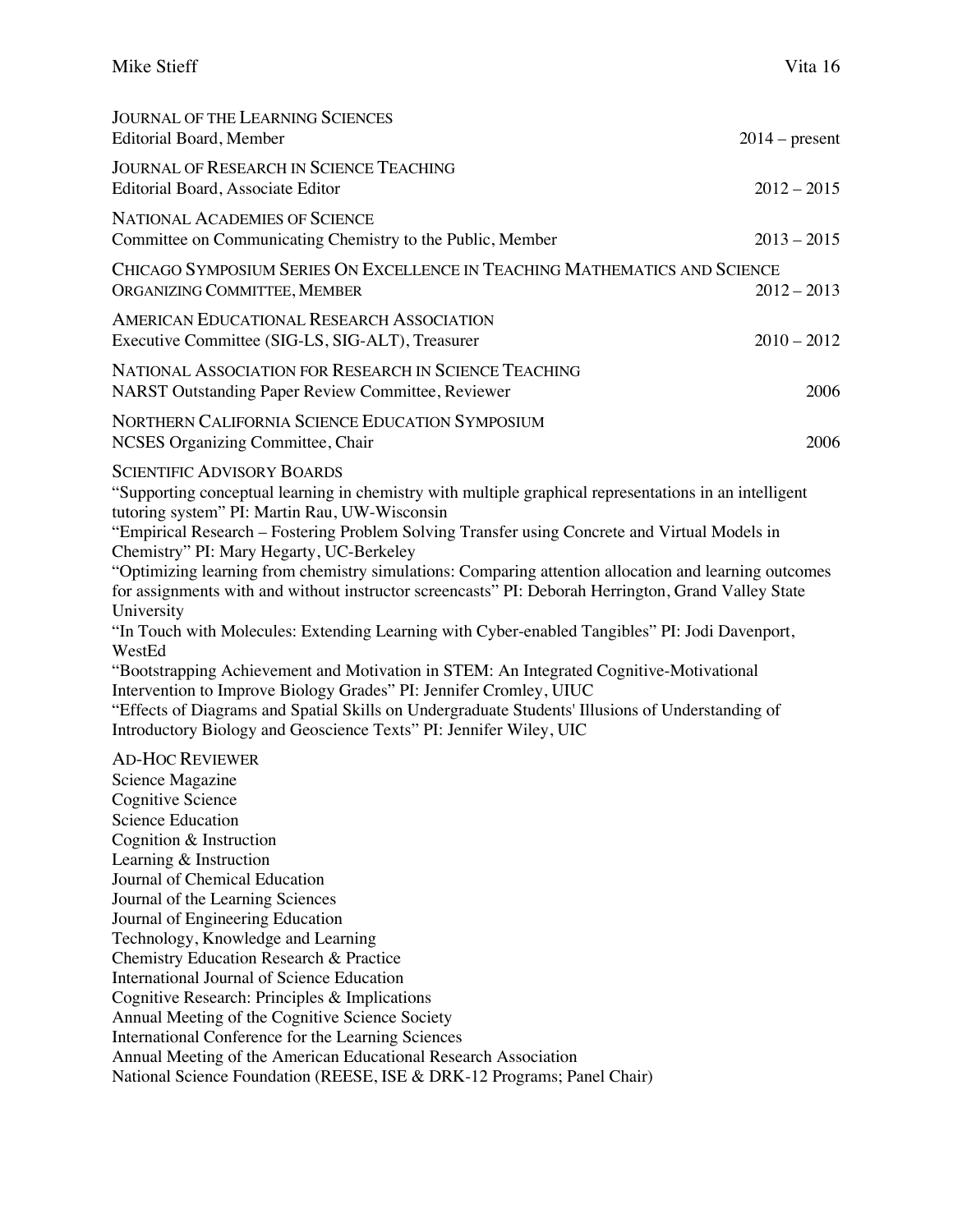#### **UNIVERSITY SERVICE**

| OFFICE OF THE PROVOST, UIC                                          |                  |
|---------------------------------------------------------------------|------------------|
| Student Success Initiative Adaptive Courseware Team, co-Chair       | $2015 - 2017$    |
| Council for Excellence In Teaching & Learning, Member               | $2014 - 2016$    |
| Targeted First-Year Curriculum Task Force, Co-Chair                 | $2013 - 2014$    |
| <b>UIC UNIVERSITY SENATE, UIC</b>                                   |                  |
| Senate Faculty Affairs Committee, Member                            | $2015 - 2017$    |
| COLLEGE OF LIBERAL ARTS & SCIENCES (LAS), UIC                       |                  |
| LAS Educational Policy Committee, Member                            | $2018$ – present |
| LAS MSLC Advisory Committee, Member                                 | $2018 - 2019$    |
| Math & Science Learning Center Director Search Committee, Member    | $2017 - 2018$    |
| Department of Chemistry Advisory Committee to Head, Member          | $2014 - 2017$    |
| LAS Calculus Reform Committee, Member                               | 2014             |
| Department of Psychology Cognitive Faculty Search Committee, Member | $2013 - 2014$    |
| Department of Chemistry Teaching Labs Committee, Member             | $2011 - 2012$    |
| Department of Chemistry General Chemistry Committee, Member         | $2011 - 2012$    |
| LEARNING SCIENCES RESEARCH INSTITUTE, UIC                           |                  |
| <b>LSRI Director Search Committee, Member</b>                       | $2019 - 2020$    |
| LSRI Associate Director Search Committee, Member                    | $2019 - 2020$    |
| LSRI-Chemistry Faculty Search Committee, Chair                      | $2018 - 2019$    |
| <b>LSRI</b> Advisory Committee, Member                              | $2014 - 2016$    |
| <b>UIC HONORS COLLEGE, UIC</b>                                      |                  |
| Honors College Research Grant Committee, Member                     | $2010 - 2011$    |
| Honors College Admissions, Reviewer                                 | $2010 - 2011$    |
| COLLEGE OF EDUCATION, UM-COLLEGE PARK                               |                  |
| <b>EDCI</b> Advisory Board, Member                                  | $2007 - 2010$    |
| EDCI Promising Researcher Fellowship Committee,, Member             | $2007 - 2009$    |
| College of Education Academic Senate, Member                        | $2006 - 2008$    |
| College of Education Strategic Web Development Team, Member         | $2006 - 2008$    |
| Gemstone Program, Evaluator                                         | $2007 - 2008$    |
| SCHOOL OF EDUCATION, UC-DAVIS                                       |                  |
| Seminar Series Committee, Chair                                     | $2005 - 2006$    |
| Policy Committee, Chair                                             | $2005 - 2006$    |
| Academic Planning Council, Science Education Representative         | $2005 - 2006$    |
| Undergraduate Council, Member                                       | $2005 - 2006$    |
| Nanoscience & Nanotechnology Steering Committee, Member             | $2004 - 2006$    |
| Educational Testing & Measurement Search Committee, Member          | $2004 - 2005$    |

## **PROFESSIONAL MEMBERSHIPS**

American Chemical Society, Division of Chemical Education, Member American Educational Research Association, Member International Society of the Learning Sciences, Member National Association for Research in Science Teaching, Member